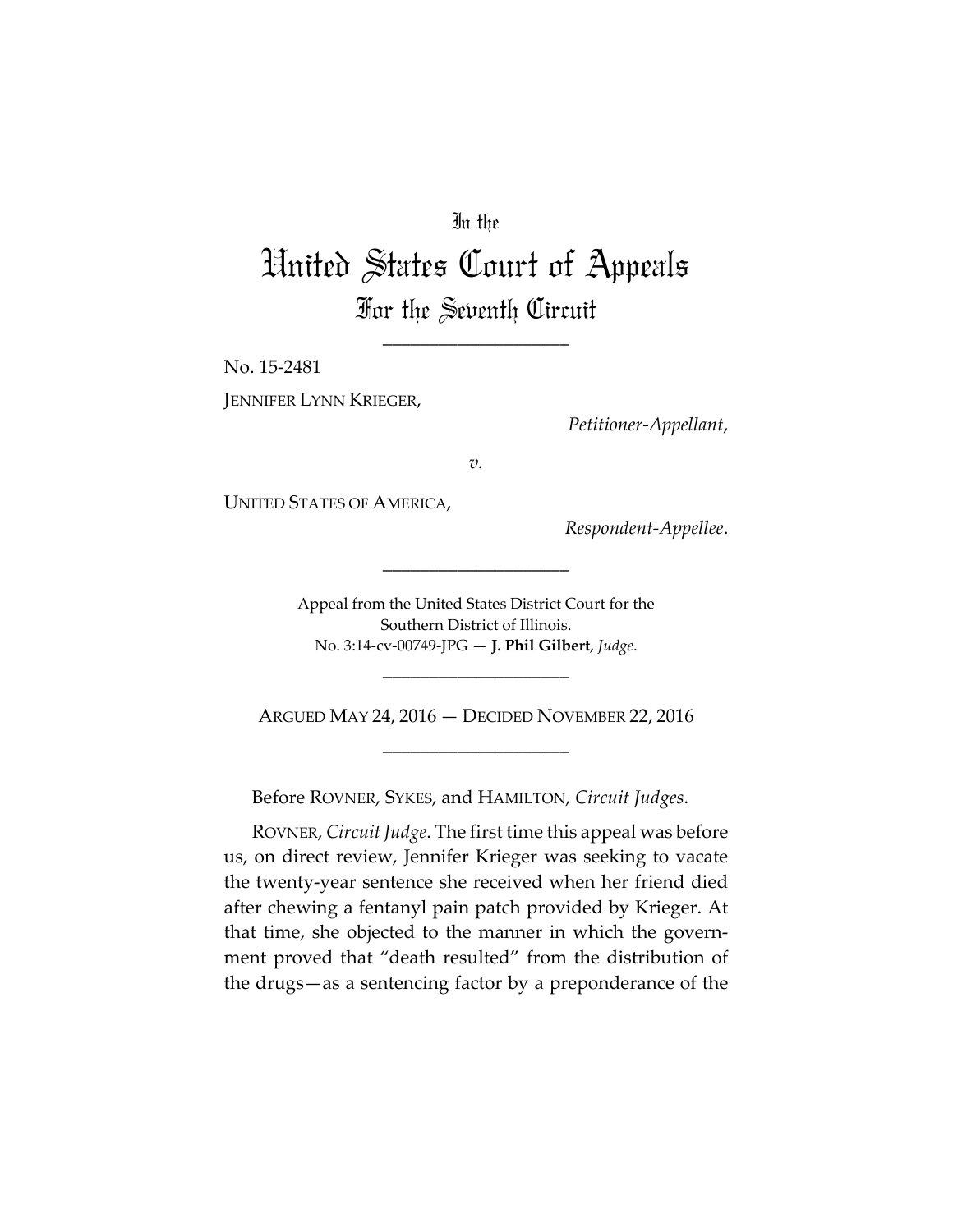evidence, rather than as an element proved beyond a reasonable doubt—and also argued that the evidence was insufficient to support a finding that the victim's death had occurred because of the fentanyl. Given the statutory sentencing structure in place at the time, and the fact that the district court found, by a preponderance of the evidence, that death had resulted from the distribution, there was only one sentence that the district court could give, and that was twenty years. The district court expressed discomfort with its lack of discretion and the fact that it appeared that Krieger was being sentenced for homicide despite having been convicted only of distributing fentanyl—concerns that this court echoed on appeal. Nevertheless, based on then current law, we found no error and affirmed the decision of the district court. After Krieger's sentencing and after her direct appeal, the Supreme Court issued two decisions that touch on the very issues raised at Krieger's sentencing. Consequently, on June 30, 2014, Krieger filed a petition under 28 U.S.C. § 2255 asking the court to vacate, set aside, and correct her sentence based on new Supreme Court rules that she argues should be applied retroactively on collateral review.

The facts below are both abridged and supplemented from the decision we issued on December 7, 2010, during Krieger's first (direct) appeal as reported in *United States v. Krieger*, 628 F.3d 857, 869 (7th Cir. 2010).

The afternoon before Thanksgiving, 2005, Jennifer Curry's mother found her nineteen-year-old daughter dead on a sofa at the home of Curry's father. At the scene, investigators found, among other things, a chewed 100 microgram Duragesic patch. Duragesic is a brand name for a fentanyl skin patch, a powerful opioid that is delivered across the skin in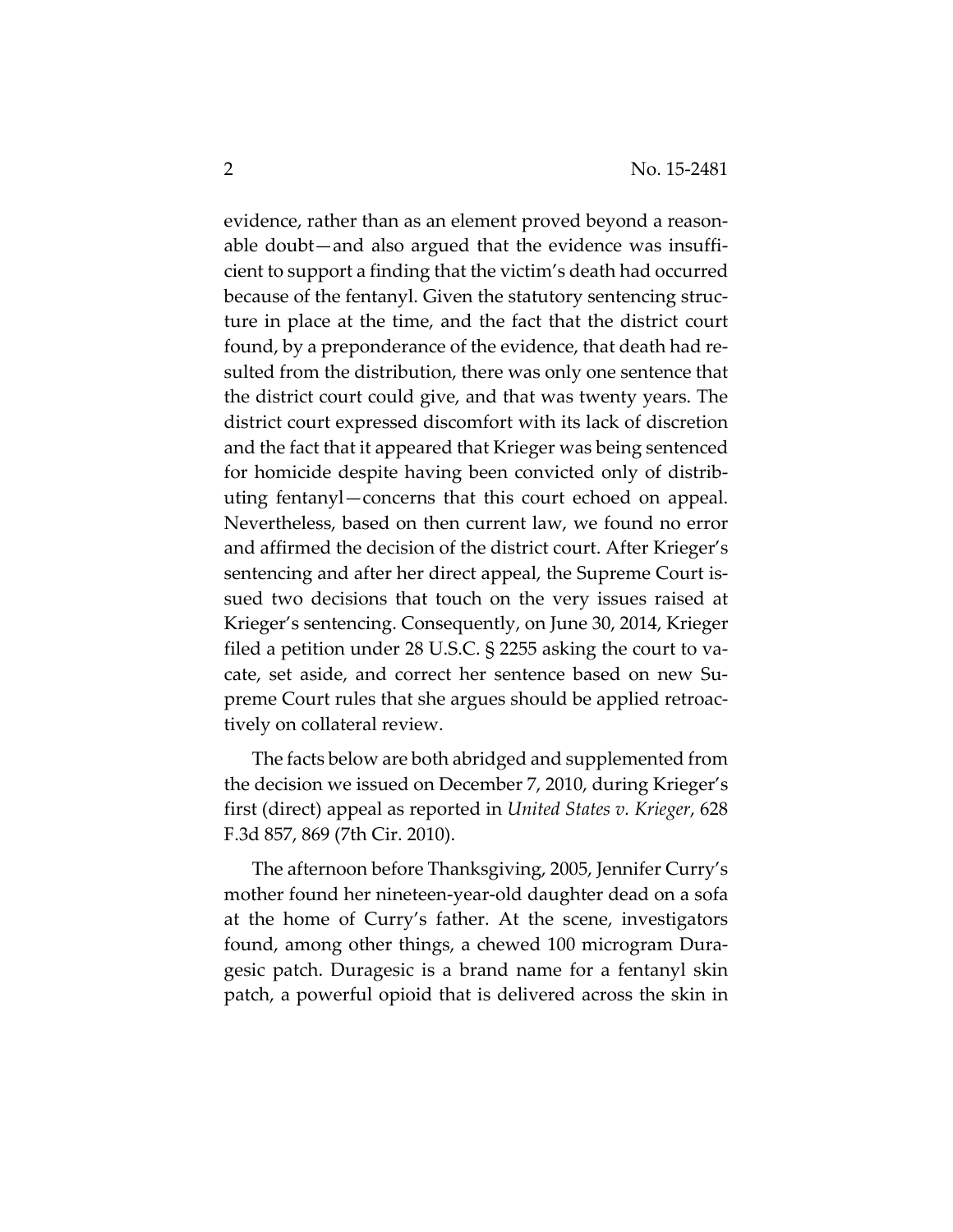small steady doses over the course of several days to control pain. It is not meant to be ingested orally nor injected under the skin, but sometimes is by those who are abusing the drug. Of course, fentanyl is available only by prescription and, not surprisingly, Jennifer Curry did not have one. Her friend, Jennifer Krieger, however, had such a prescription and despite her pain from severe spinal cord and disk problems, she began selling the patches to others for \$50 apiece or, as happened here, giving them to her friends. On November 22, 2005, Krieger filled her prescription for the patches and later that afternoon gave one to Curry. Krieger left Curry at around midnight and another witness saw Curry leave a bar with two men in the early hours of November 23. Curry arrived at her father's home at approximately two o'clock in the morning. Her mother found her unresponsive at approximately four o'clock the next afternoon and arriving paramedics determined that Curry had been dead for some time. At the scene, the investigators found a hypodermic needle, a small pipe with burnt residue on it, and two red capsules. Neither the two red capsules nor the pipe were taken into evidence and tested. The syringe was not tested until three years later, at the request of the U.S. Attorney's office. A medical examiner found traces of many drugs in Curry's system, including cocaine, benzodiazepines, cannabinoids, and Oxycodone, but concluded that Curry died from fentanyl toxicity.

A federal grand jury returned a two-count indictment on January 5, 2006, charging Krieger with distribution of divers amounts of fentanyl with death resulting, under 21 U.S.C.  $\S 841(a)(1)$  and  $\S 841(b)(1)(c)$ . Krieger conceded that she gave Curry a patch. She denied, however, that the government proved sufficiently that Curry's death resulted from her abuse of the fentanyl patch.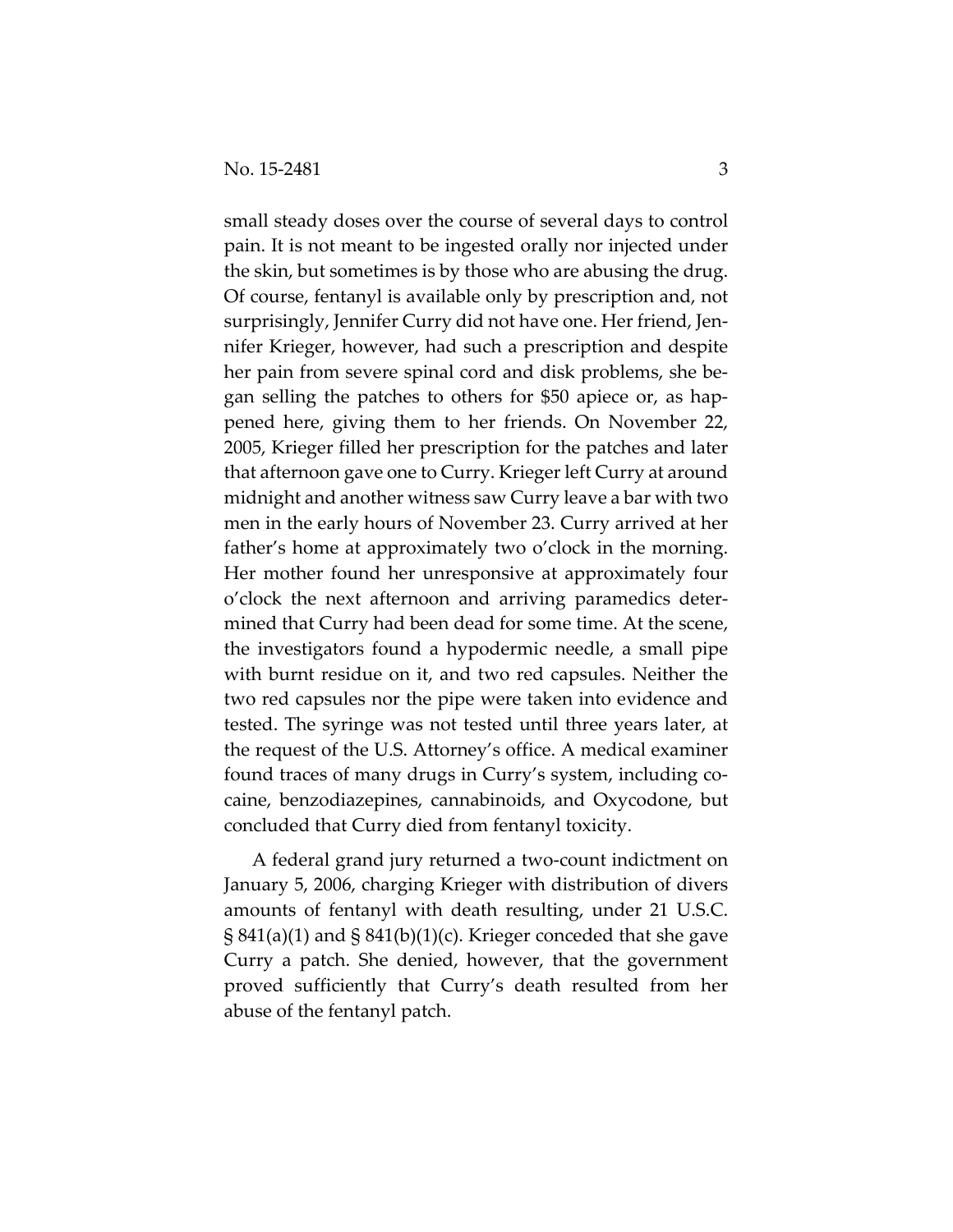The government, it seems, also quickly realized that its case for "death resulting" faced some heavy obstacles. In a strange twist of events, the government's main witness, the medical examiner, Dr. John Heidingsfelder, fled the country under a cloud of suspicion. It seems that Heidingsfelder had legal problems of his own, including tax and ethics trouble, and had left the country and set up a practice in the Cayman Islands. Investigators for the United States Attorney's office had been unable to track him down. Heidingsfelder also had been disciplined by the Indiana Medical Licensing Board for engaging in a prohibited personal relationship with a patient, for prescribing medication to his girlfriend/patient, and failing to keep abreast of current professional theory and practice. Apparently, Heidingsfelder had engaged in sexual contact with a patient under his care and provided her hydrocodone and other narcotic drugs. The woman committed suicide after Heidingsfelder terminated the relationship.

With the main witness unavailable, the government informed the court that it was engaged in good faith plea negotiations. When those negotiations failed, the government returned a one-count superseding indictment in which the "with death resulting" language of the indictment had been eliminated. In this superseding indictment, Krieger was charged only with distribution of divers amounts of fentanyl in violation of 21 U.S.C.  $\S 841(a)(1)$  and  $\S 841(b)(1)(C)$ . The following day, Krieger filed a motion to dismiss the indictment arguing that the unavailability of the doctor who performed the autopsy presented an incurable confrontation clause and chain-of-custody problem. The district court denied the motion but left open the possibility that it would revisit the issue at a later time. On October 18, 2008, Krieger pleaded guilty to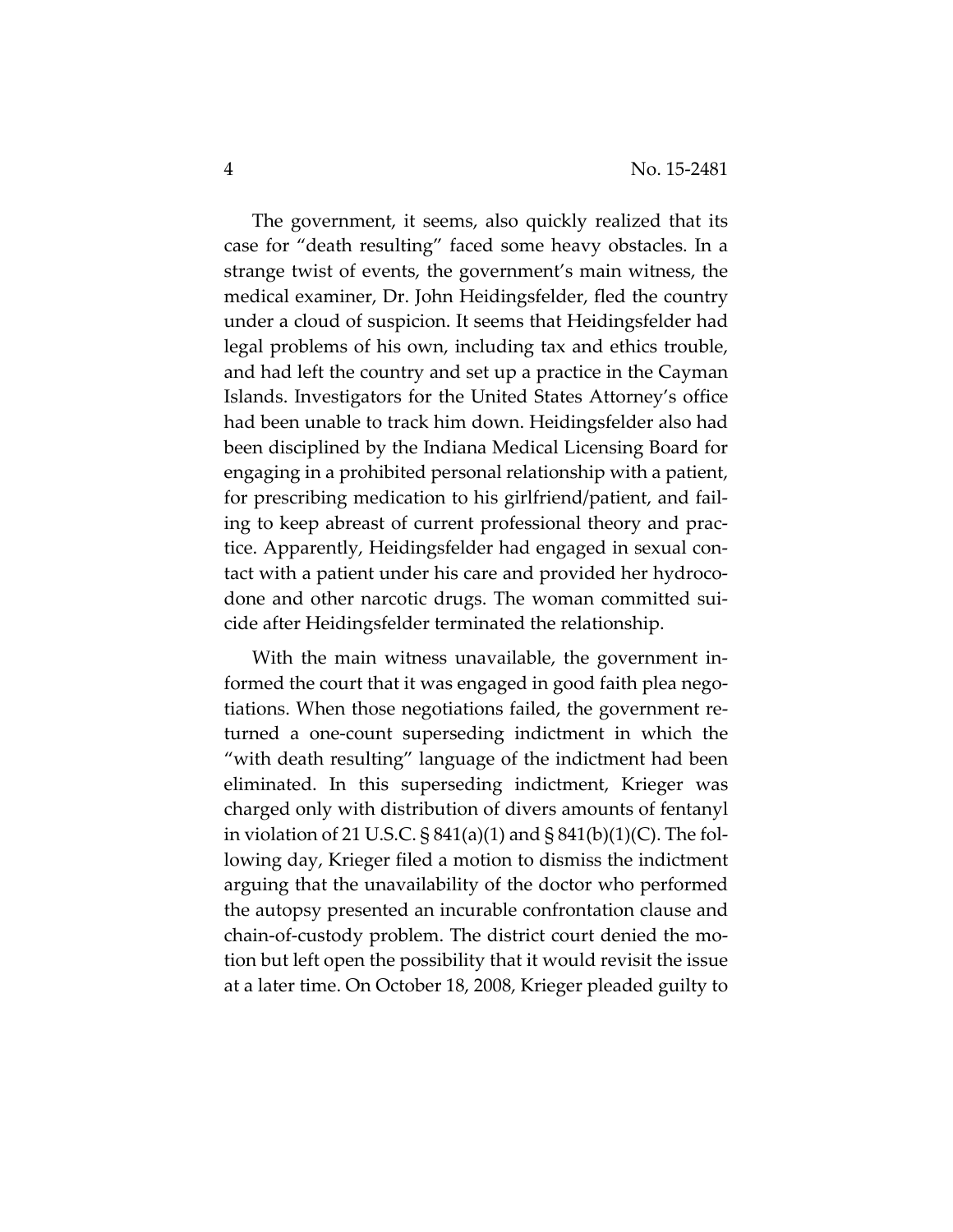the superseding indictment with the specific exclusion that she was not pleading guilty to causing the death of Curry.

Although the government dropped the "with death resulting" charge from the indictment, which would require the government to prove those facts beyond a reasonable doubt, the government nevertheless sought to have Krieger sentenced under a statute that enhances the sentence if the government can prove, by a preponderance of evidence, that death resulted from the drug's use. 21 U.S.C.  $\S$  841(b)(1)(C). That statute instructs, "[I]f death or serious bodily injury results from the use of such substance [such person] shall be sentenced to a term of imprisonment of not less than twenty years or more than life." *Id.* Enhancing the sentence in this way leads to a significant change in the sentence. Krieger's pre-sentencing report set forth a recommended sentencing range of ten to sixteen months. If the government could prove by the much more lax preponderance of the evidence standard that Curry's death resulted from Krieger's distribution of fentanyl, those facts would trigger a mandatory minimum sentence of twenty years under 21 U.S.C.  $\S 841(b)(1)(C)$ .

The court held a sentencing hearing on November 18 and 19, 2008, to determine whether the fentanyl had resulted in the death of the victim. During that hearing, the government called numerous witnesses, including the previously unavailable but subsequently found Heidingsfelder. Krieger called Dr. Long, a forensic toxicologist who testified regarding problems with evidence collection and who challenged the determination of the cause of death.

The "death resulting" evidence was muddled and slim. Krieger presented evidence that the investigators and doctor performing the autopsy focused exclusively or primarily on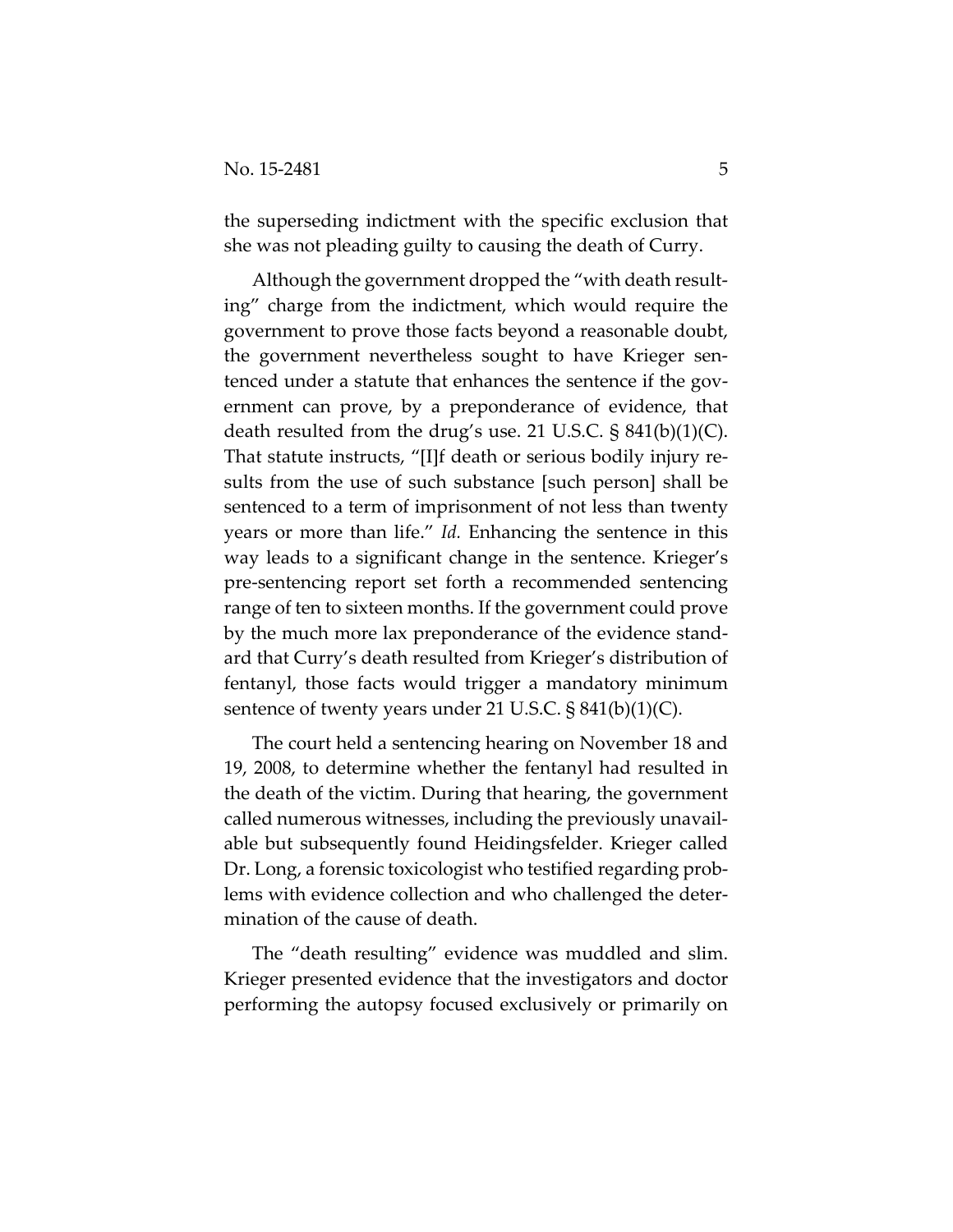the fentanyl evidence while ignoring evidence related to the many other drugs in Curry's system, in particular evidence of cocaine use. And of course, the misdeeds of the tax cheat, scofflaw medical examiner hung heavily in the air of the hearing. Nevertheless, after evaluating Dr. Heidingsfelder's demeanor on the stand and his evidentiary presentation, the district court concluded that although his testimony about his personal life was not credible, his testimony as to how he conducted the autopsy and how he arrived at his conclusion as to the cause of Curry's death was indeed credible. On appeal we accepted this factual finding regarding demeanor and credibility, noting that it could not be overturned unless we found that Heidingsfelder was incredible as a matter of law, which we could not. *Krieger*, 628 F.3d at 869.

Heidingsfelder testified that he collected blood and vitreous fluid samples from Curry and sent them to a private and reputable laboratory in Indianapolis. That lab reported fentanyl in Curry's blood in the toxic to lethal range. Heidingsfelder found no external traumatic injuries and noted physical findings consistent with a drug overdose. Although Heidingsfelder noted needle marks on Curry's left elbow, and the lab report indicated the presence of several other drugs in Curry's system, Heidingsfelder testified that in his opinion, based on the facts known about her death, his examination of her body, and the lab report, Curry's death was caused by fentanyl toxicity, and not by the other drugs found in her system either taken alone or in combination. The government, likely because it recognized the problems with its main witness, Dr. Heidingsfelder, called three other experts: Dr. Mark LeVaugh, a physician specializing in forensic pathology, Dr. Michael Evans, a forensic toxicologist, and Dr. Cynthia Morris–Kukoski, a forensic toxicologist employed by the FBI lab.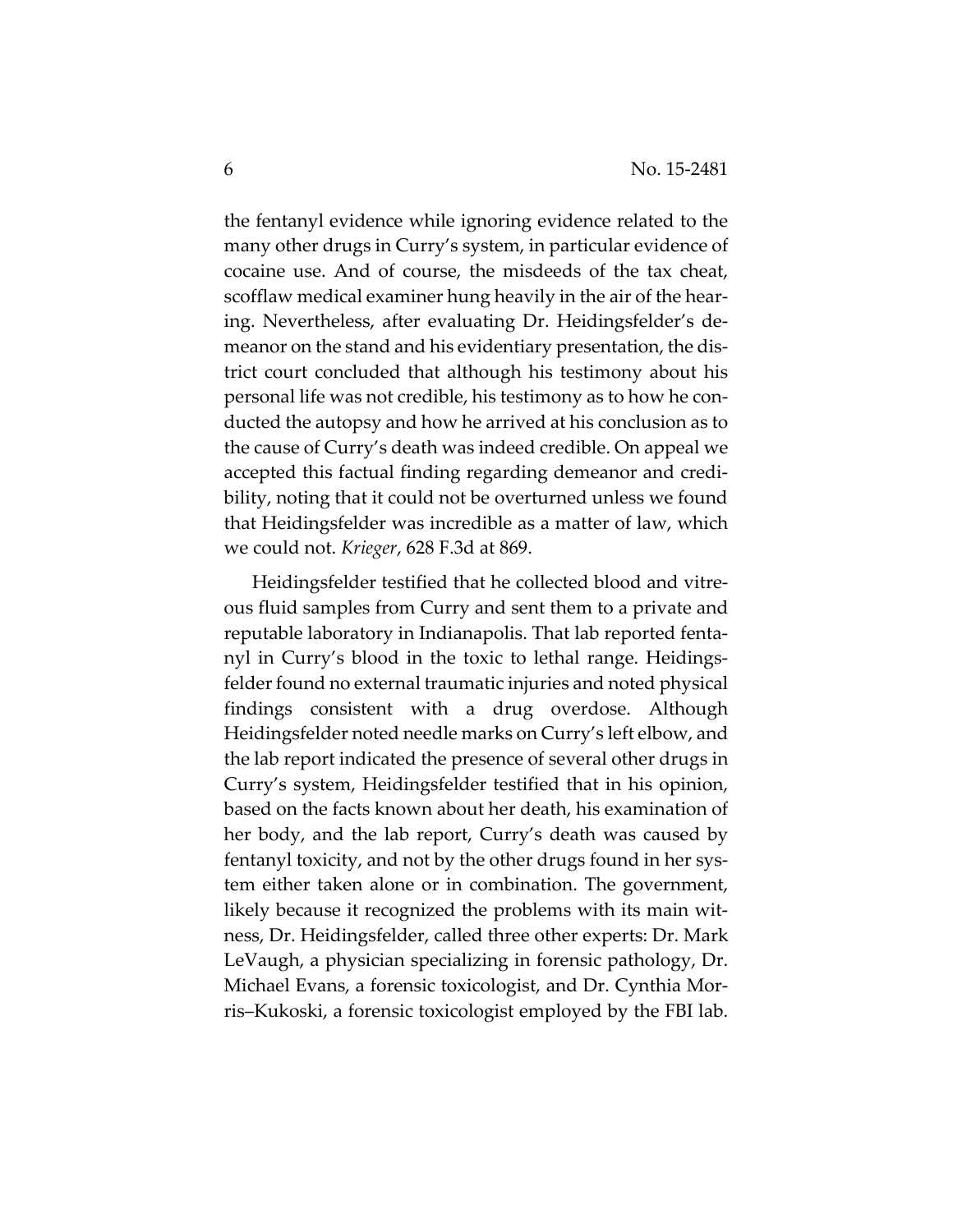All bolstered Heidingsfelder's finding of a toxic-to-lethal level of fentanyl. Krieger, in turn, called Dr. Long, a forensic toxicologist. Long criticized Heidingsfelder for failing to test the needle marks on Curry's body, for his choice of location to draw blood, and for recording an incorrect time of death, among other things. He also questioned whether blood samples had been mishandled or placed in vials with the incorrect preservative. He maintained that the reports from the lab used by Heidingsfelder and the FBI laboratory reports were either incomplete or inconsistent with each other. Finally, he testified that the blood was not tested immediately and therefore would not accurately indicate the use of cocaine. As he testified, "you can have somebody who overdoses on cocaine, and if the blood sample isn't taken relatively close and preserved properly, all the cocaine breaks down to benzoylecgonine and becomes an un-interpretable result." Petitioner's Sep. App. at 33 (R. 165, p.19, Page ID 715). He questioned whether the failure to investigate and follow up on other possible causes of death resulted in an incorrect determination of the cause of death. Nevertheless, he admitted that the lab reports showed the presence of fentanyl in Curry's system in amounts that were four times the therapeutic range and thus potentially lethal. According to Dr. Evans, a toxicologist who testified, the therapeutic range for fentanyl when used in such a patch is 1-3 nanograms per mil. Jennifer Curry's was more than 13 nanograms per mil. (R. 164, p. 178, page ID 636). Deaths from fentanyl occur at amounts from 2.2 to 100 nanograms per mil. *Id.*

The police chief in charge of the investigation admitted to inadequate police work in some areas. Officers failed to collect into evidence and send for testing two red capsules in Curry's bedroom. The syringe was not tested until three years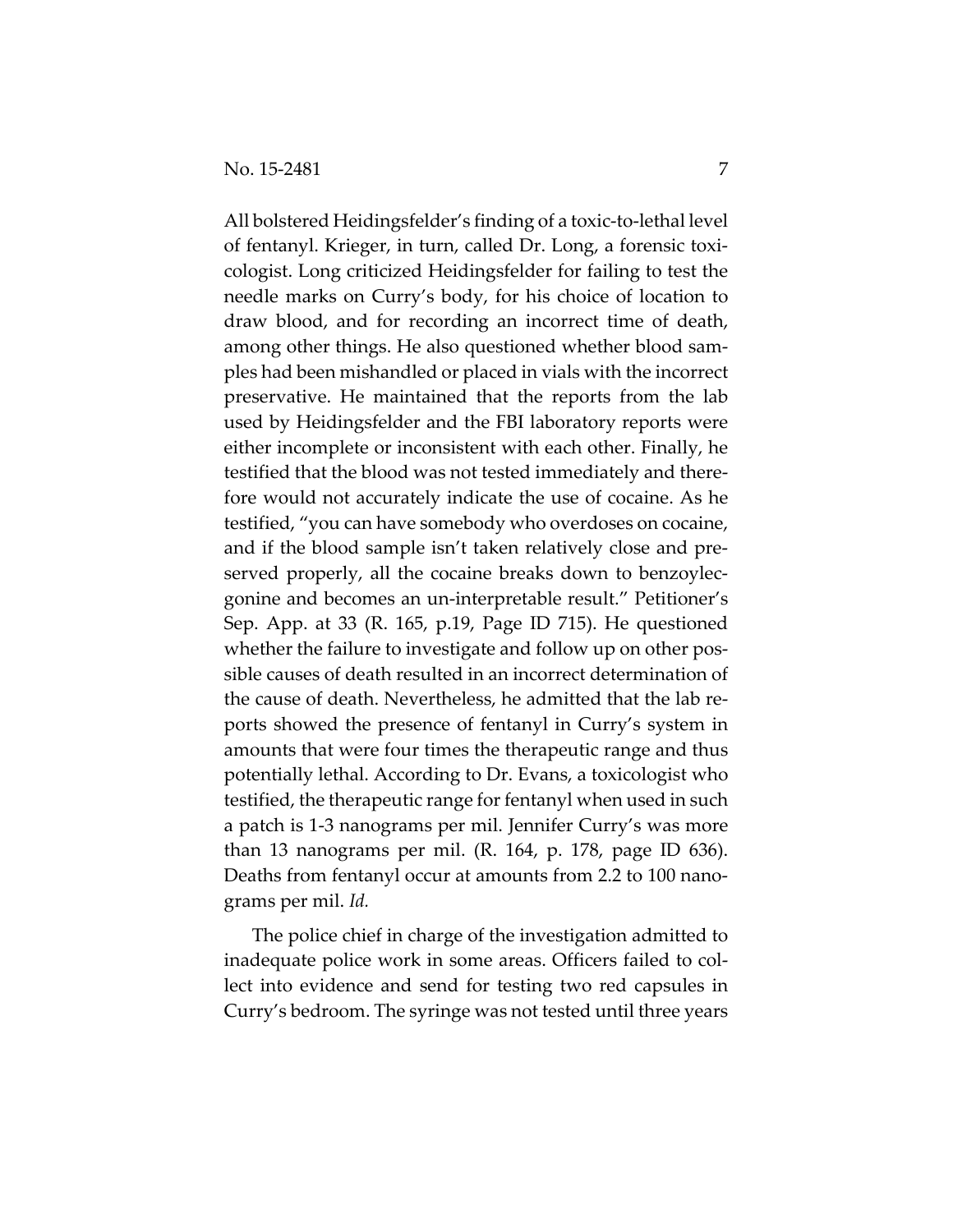after Curry's death, but then was found to contain trace amounts of cocaine. The only items sent to the lab by the police department for testing were those pertaining to fentanyl.

On January 16, 2009, the district court issued its order, finding, by a preponderance of the evidence, that the fentanyl supplied by Krieger resulted in the death of Curry. In view of the conflicting evidence as to the cause of Curry's death, the court concluded emphatically that the government would not have been able to prove, beyond a reasonable doubt, that Krieger's distribution of fentanyl was the cause of Curry's death, had Krieger been charged with that offense. The court was persuaded, however, that a preponderance of the evidence established fentanyl as the cause of Curry's death, and concluded that "the Government has established that it is more probable than not that Ms. Krieger's distribution of fentanyl to Ms. Curry resulted in Ms. Curry's death." *United States v. Krieger*, No. 06-CR-40001-JPG, 2009 WL 112428, at \*4 (S.D. Ill. Jan. 16, 2009), *aff'd*, 628 F.3d 857 (7th Cir. 2010).

Once the court made the finding, by a preponderance of the evidence, that death resulted from the fentanyl, it concluded that it was obligated to impose the mandatory statutory minimum under §  $841(b)(1)(C)$  "if death results" twenty years. Under *Apprendi v. New Jersey*, 530 U.S. 466 (2000), the court could not impose a sentence greater than the twenty-year statutory limit for distribution of the drug—the crime to which Krieger pleaded guilty. But, given the twenty year minimum triggered by the court's finding, by a preponderance of the evidence, that Curry's death resulted from the distribution of fentanyl, neither could the court impose a sentence of less than twenty years. Without death resulting, the pre-sentence report reflected an advisory Guideline range of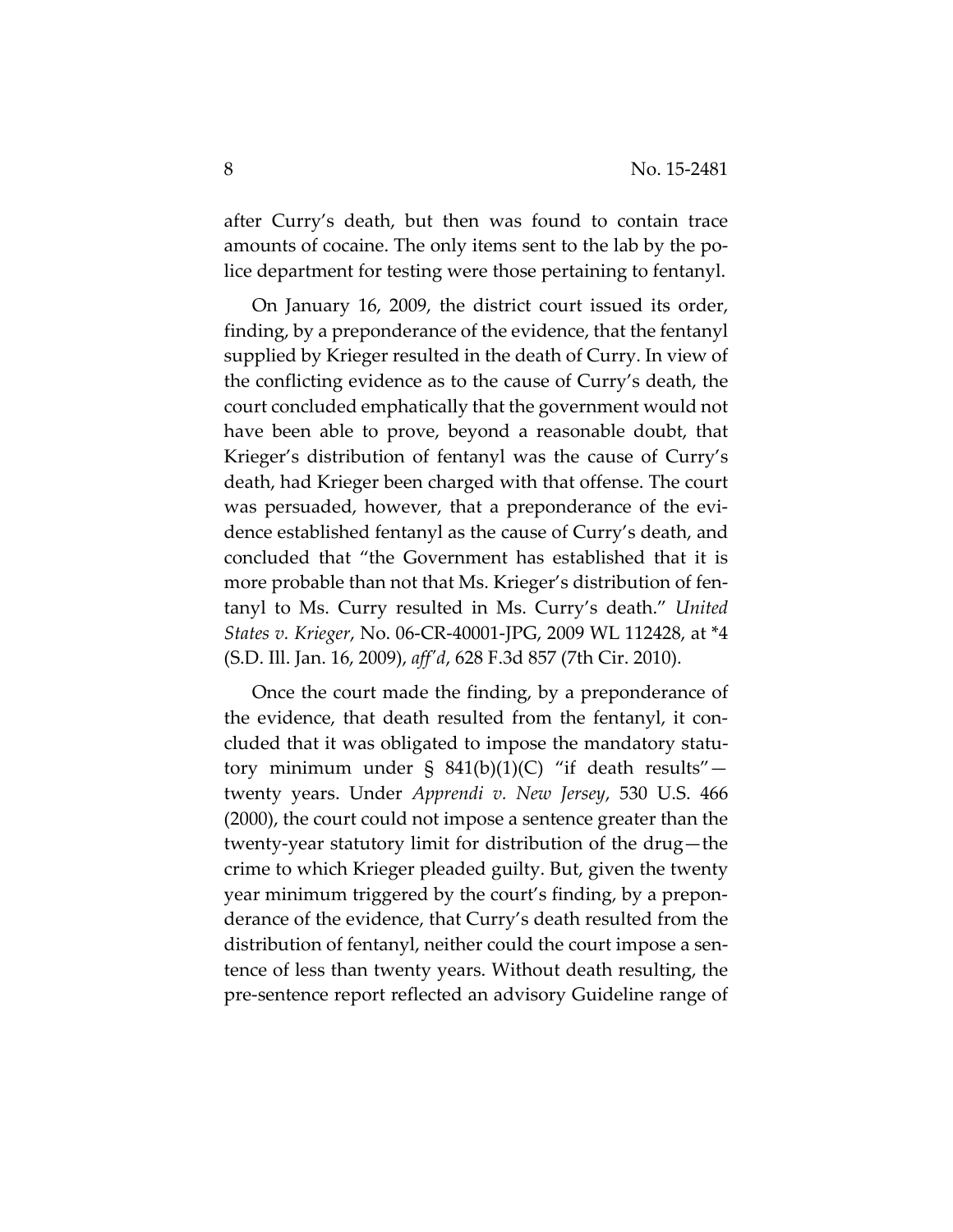10-16 months. And, in fact, our previous research indicated that the average length of incarceration for fiscal years 2006- 2009 under 21 U.S.C. § 841 for distribution of fentanyl without death resulting was seven months. *Krieger*, 628 F.3d at 866. In short, in this case the mandatory minimum triggered by facts found by the court based on a preponderance of the evidence in sentencing converged with the statutory maximum imposed for facts to which Krieger pleaded guilty as an element of the crime. The result was that the court could impose exactly one sentence—twenty years. The judge had no discretion whatsoever in the choice of sentence.

The district court at sentencing was uncomfortable, it seems, with the fact that "Krieger, while convicted of distribution of divers amounts of narcotics, is being sentenced for homicide." *Krieger*, 2009 WL 112428, at \*6. The court went on at some length criticizing the sentencing scheme, and declared that "had the Court the discretion to insist that the Government prove beyond a reasonable doubt that the distribution to which Krieger pleaded guilty resulted in Curry's death before imposing the statutory minimum sentence, it would have exercised that discretion in this case." *Id.* The district court made it clear that it was sentencing Krieger to twenty years as it felt that it had no choice, but specifically noted

> had the Court the discretion to sentence Krieger within the entire statutory range for the crime to which she pled guilty, it would have applied the adjusted base offense level called for in U.S.S.G. § 2D1.1(a)(2), finding that the Government has established the "death resulting" factor by a preponderance of the evidence. As a result, Krieger's base offense level would have been 38.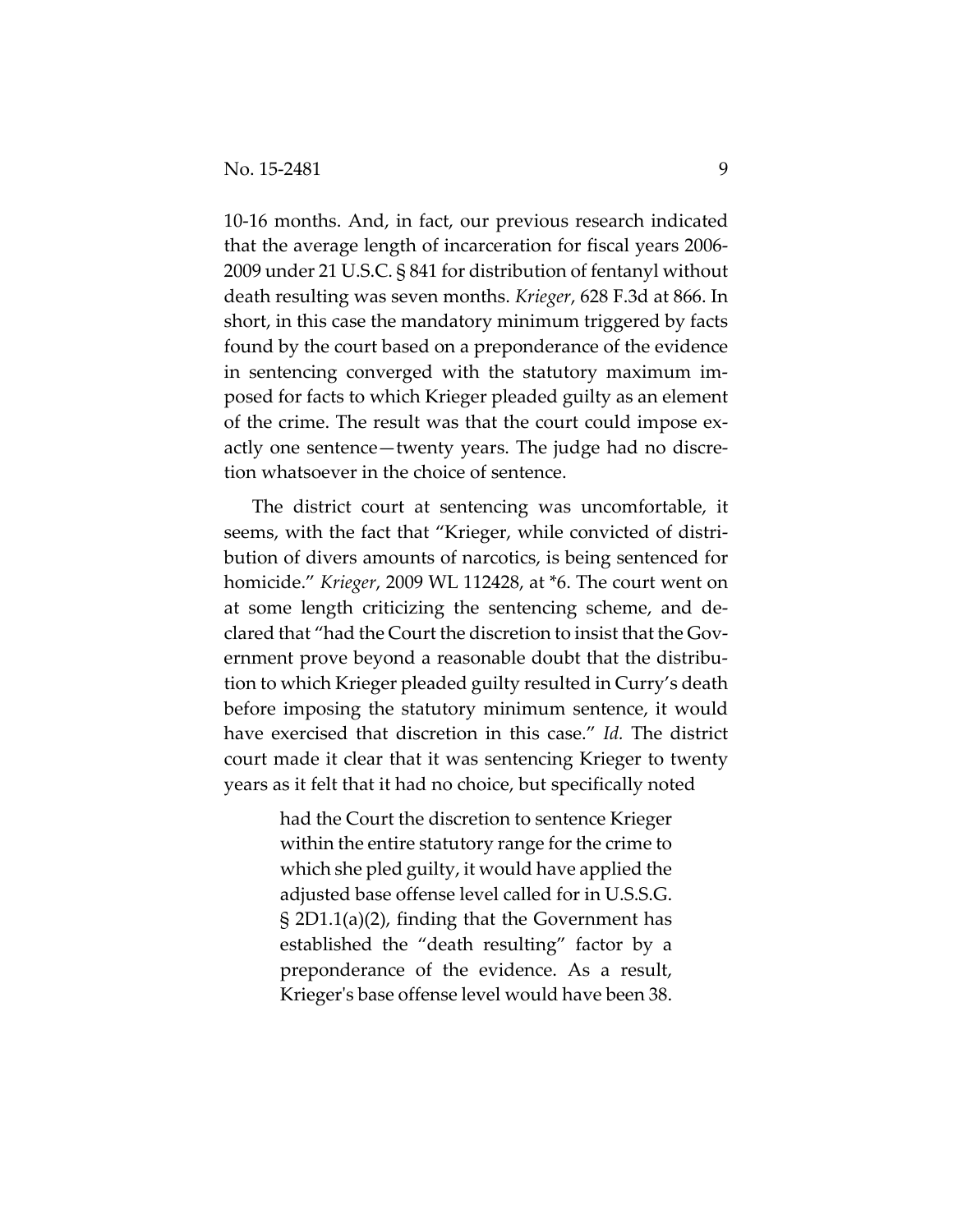The Court would have given her three points off for acceptance of responsibility. As a result the Court would have found a net offense level of 35, criminal history category I, with an advisory guideline range of 168 to 210 months.

## *Id.* at \*8.

At the time of Krieger's first appeal, only facts that increased the penalty of the crime beyond the mandatory statutory maximum had to be submitted to a jury and proved beyond a reasonable doubt. *Apprendi*, 530 U.S. at 490. Because the "death resulting" factor only increased the mandatory minimum, under existing law at the time, it did not have to be pleaded in the indictment and proved to a jury beyond a reasonable doubt, but rather could be found by a judge using a preponderance of the evidence standard just as the district court did below. *Krieger,* 628 F.3d at 867, 869; *Harris v. United States,* 536 U.S. 545, 557 (2002), *overruled by Alleyne v. United States*, 133 S. Ct. 2151 (2013). The district court stated, "the only reason the Court would have to consider "death resulting" to be an element of a separate crime rather than a sentencing factor is if it ran afoul of *Apprendi*." *Krieger,* 2009 WL 112428, at \* 5. But the court noted, correctly at the time, that it did not.

All of that changed, however, in 2013, when the Supreme Court issued its decision in *Alleyne v. United States*, 133 S. Ct. 2151, 2155 (2013). In *Alleyne*, the Supreme Court held that facts that increase a mandatory minimum sentence (just like those that increase the mandatory maximum sentence) must be submitted to the jury and proved beyond a reasonable doubt. *Id.* If *Alleyne* were the law of the land at the time that Krieger was sentenced, therefore, the fact of "death resulting" would have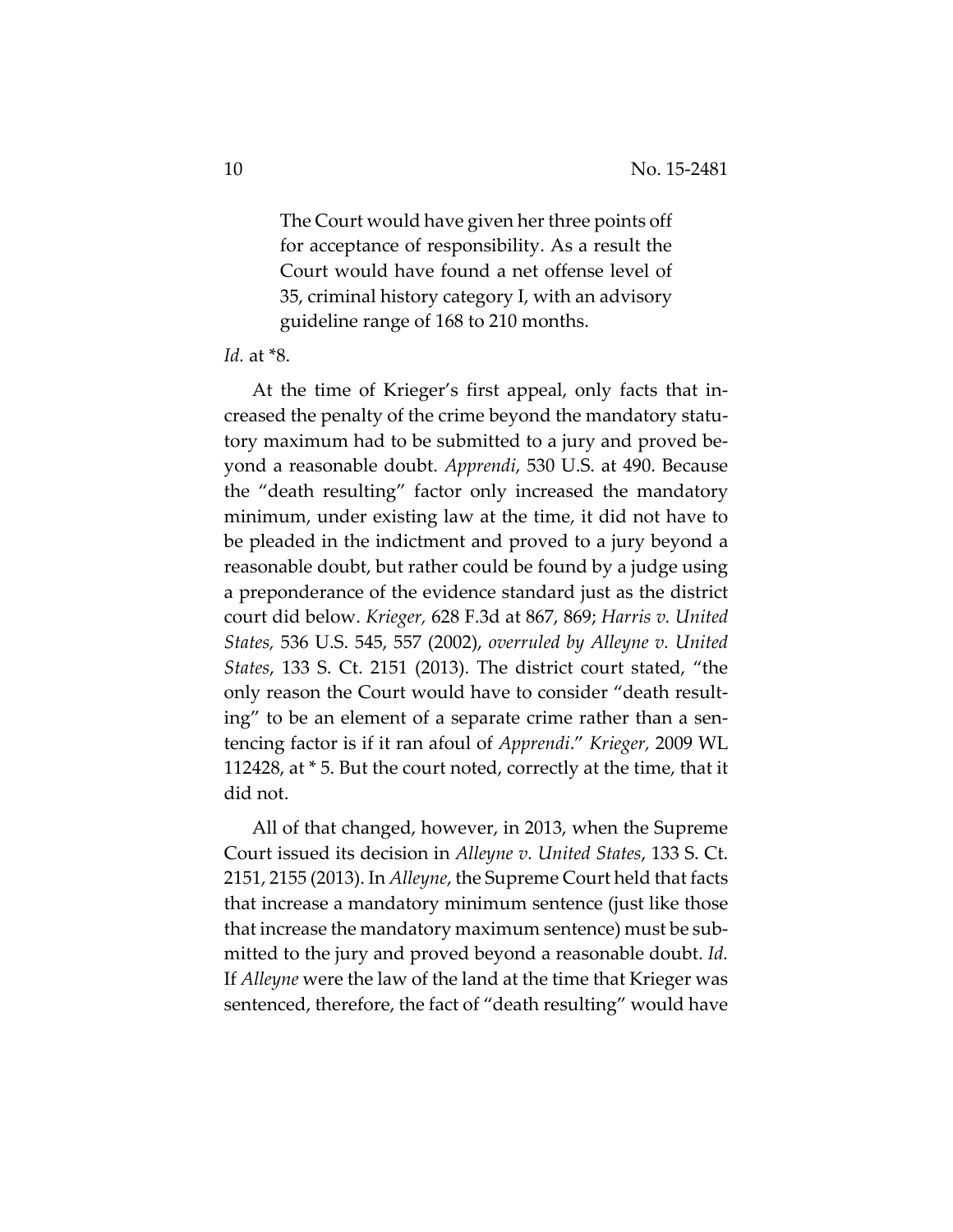had to be submitted to a jury and proved beyond a reasonable doubt. We know it likely would not have been because the district court said in no uncertain terms "had the Court applied the reasonable doubt standard, the Government would not have met its burden of proof in establishing that Ms. Krieger's distribution of fentanyl to Ms. Curry resulted in the latter's death." *Krieger*, 2009 WL 122428, at \*4. In short, were Krieger to be sentenced today she could not be sentenced for Curry's death unless the indictment had charged and a jury had found, beyond a reasonable doubt, that the fentanyl caused Curry's death, a finding the district court did not think possible. Without the mandatory minimum, therefore, Krieger's sentence would have been significantly shorter. In this case, the district court specifically forecast what his sentence would have been without the mandatory minimum somewhere within the advisory guideline range of 168 to 210 months. *Id.* at \*8.

The *Alleyne* decision, however, by itself, cannot help Krieger because this circuit has held that the rule announced in *Alleyne* is procedural and therefore cannot be applied retroactively on a collateral review, such as this one. *Crayton v. United States*, 799 F.3d 623, 624 (7th Cir. 2015), *cert. denied*, 136 S. Ct. 424 (2015). *But see id.* at 632-33 (Williams, J., *concurring*) (a procedural rule that requires that criminal defendants must be convicted beyond a reasonable doubt is essential to ordered liberty and therefore should be applied retroactively). For that reason, this court vacated the portion of its certificate of appealability that allowed for claims under *Alleyne*, noting that it does not apply retroactively on collateral review. (Ct. App. R. 7).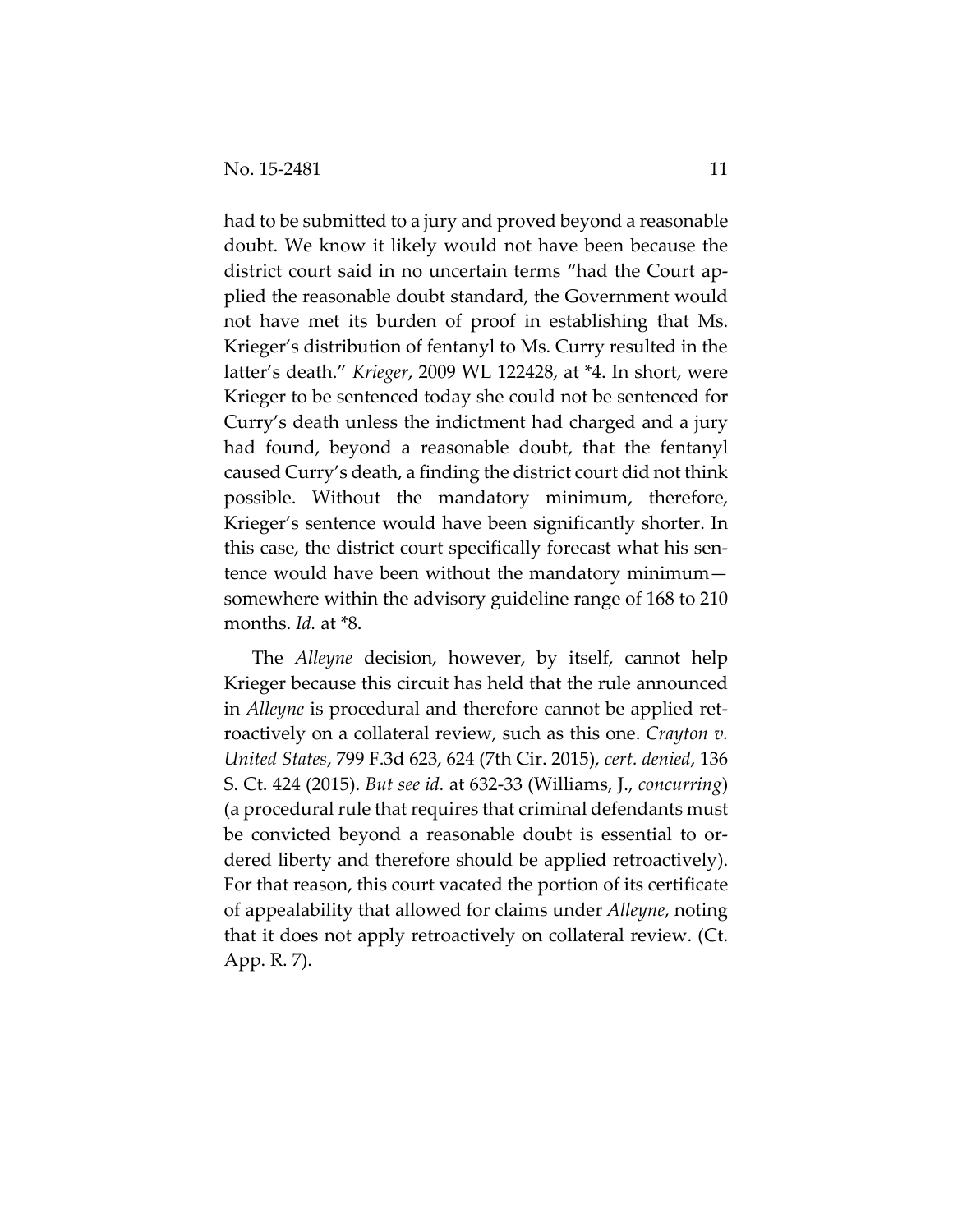*Alleyne*, however, was not the only relevant case the Supreme Court has issued since Krieger was sentenced. In 2014, the Supreme Court held that a defendant cannot be liable under the penalty enhancement provision for distribution of a drug with "death resulting"—the very same provision under which Krieger's sentence was enhanced (28 U.S.C.  $841(b)(1)(C)$  — unless such use of the drug was a but-for cause of death. *Burrage v. United States*, 134 S. Ct. 881, 892 (2014).

A new rule announced by the Supreme Court applies to all cases still pending on direct review, but for cases such as this one, on collateral review where a final judgment has been issued, the rule applies only in certain circumstances. *Schriro v. Summerlin*, 542 U.S. 348, 351 (2004). One such circumstance is when the new rule is substantive. *Welch v. United States*, 136 S. Ct. 1257, 1264 (citing *Schriro,* 542 U.S. at 351). Rules that "narrow the scope of a criminal statute by interpreting its terms, as well as constitutional determinations that place particular conduct or persons covered by the statute beyond the State's power to punish" are substantive and thus apply retroactively. *Schriro*, 542 U.S. at 351–52 (internal citations omitted). "Such rules apply retroactively because they necessarily carry a significant risk that a defendant stands convicted of an act that the law does not make criminal or faces a punishment that the law cannot impose upon him." *Id.* at 352 (internal quotations omitted). In other words, "a rule is substantive rather than procedural if it alters the range of conduct or the class of persons that the law punishes." *Id.* at 353.

Krieger argues that *Burrage* narrowed the scope of a criminal statute at issue, § 841(b)(1)(C) and placed certain conduct "beyond the power of criminal law-making authority to prescribe" and thus is a substantive rule. The government agrees,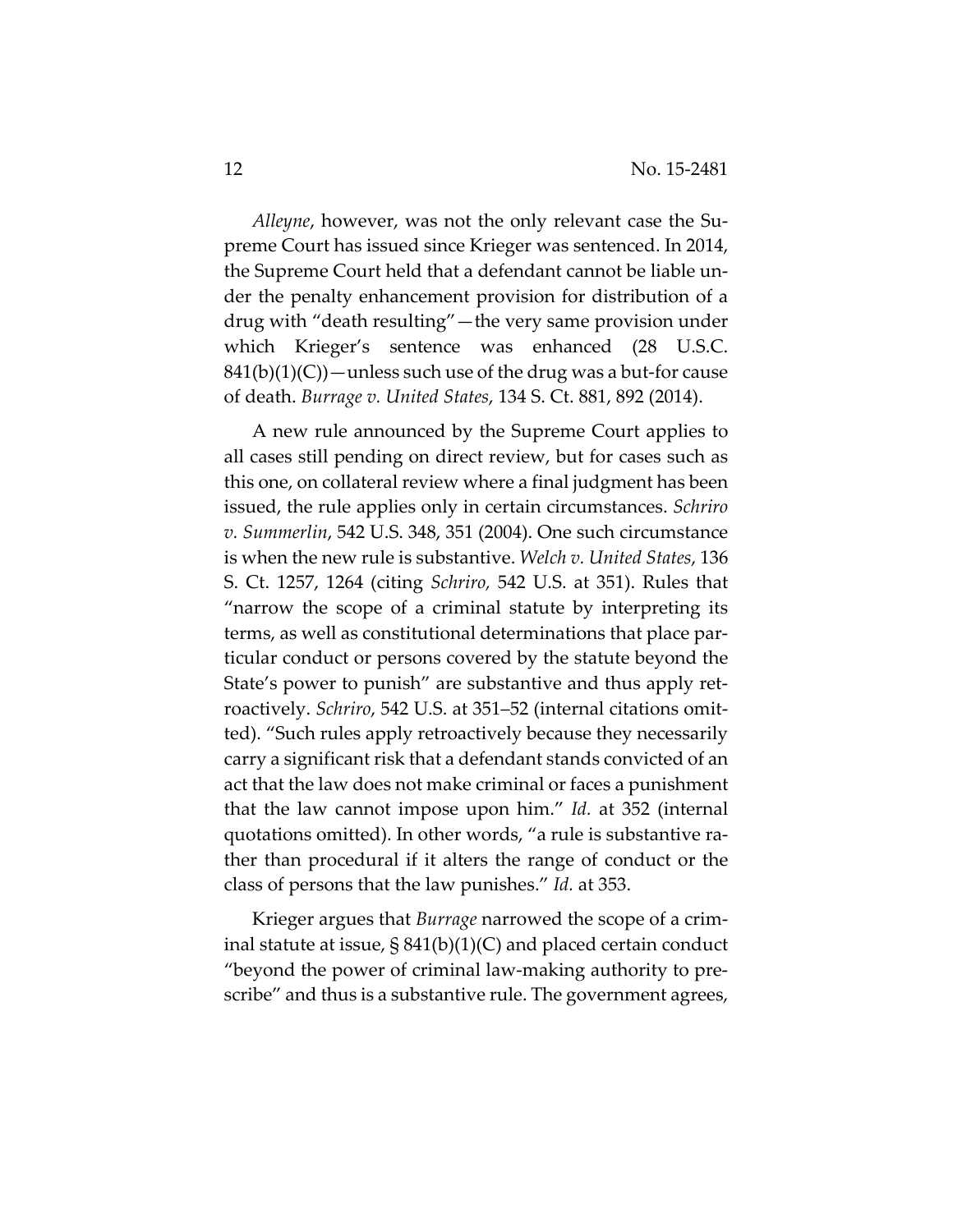-

conceding that *Burrage* is substantive because it defines an essential element of a federal crime in a way that creates the risk that individuals convicted before the *Burrage* decision were improperly convicted of that offense—or in this case, improperly subjected to the sentence mandated for that offense. Just recently we accepted this same concession by the government, that is that *Burrage* narrowed the scope of the "death results" enhancement and is thus substantive and applies retroactively. *Gaylord v. United States*, 829 F.3d 500, 505 (7th Cir. 2016). The government has made this same concession before several other courts which have likewise accepted the concession. *See Ragland v. United States*, 784 F.3d 1213, 1214 (8th Cir. 2015) ("the government conceded … *Burrage* applies retroactively"); *see also, Weldon v. United States*, No. 14-0691-DRH, 2015 WL 1806253, at \*3 (S.D. Ill. Apr. 17, 2015) (the government conceded that *Burrage* is substantive in nature and is retroactive, but argued that it was inconsequential for other reasons), *vacated on other grounds*, No. 15-1994, 2016 WL 4468077 (7th Cir. Aug. 24, 2016); *United States v. Schneider*, 112 F. Supp. 3d 1197, 1207 (D. Kan. 2015) ("The government concedes, and the court agrees, that *Burrage* announces a new substantive rule of law applicable to cases on initial collateral review."), *aff'd*, No. 15-3247, 2016 WL 6543342 (10th Cir. Nov. 4, 2016); *United States v. Snider*, No. 3:07-CR-124-SI, 2016 WL 1453878, at \*10 (D. Or. Apr. 13, 2016) (accepting government's concession that *Burrage* standard applies).1

<sup>&</sup>lt;sup>1</sup> It is also true that a number of district courts have issued opinions holding that *Burrage* does not apply retroactively, although none with any significant analysis. *Stewart v. United States*, 89 F. Supp. 3d 993, 996 (E.D. Wis. 2015) (finding *Burrage* not retroactive merely by citing other cases finding same); *Alvarez v. Hastings*, No. CV214-070, 2014 WL 5364189, at \*1 (S.D.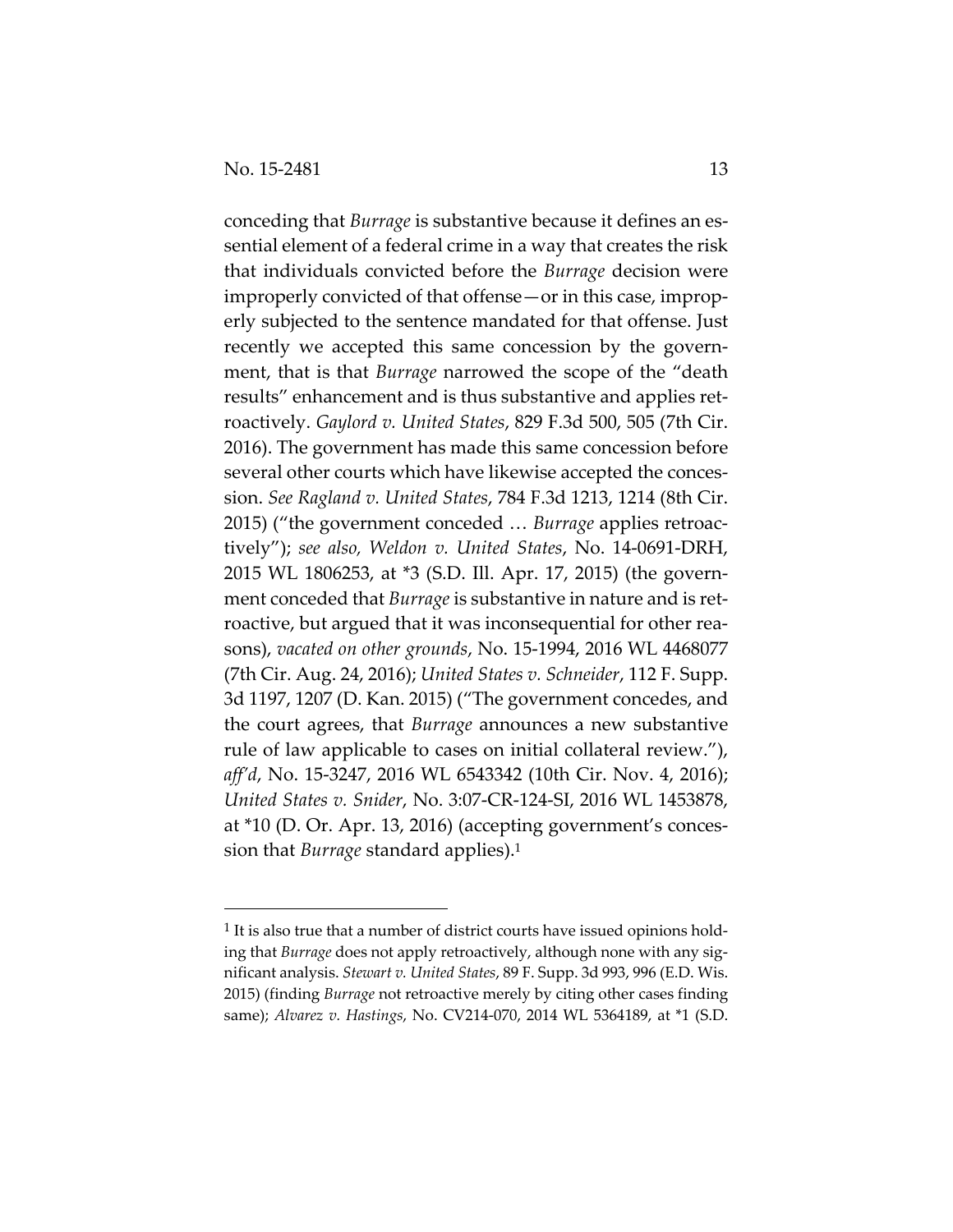The Supreme Court has not yet declared whether *Burrage* should be applied retroactively, but "[d]istrict and appellate courts, no less than the Supreme Court, may issue opinions" on initial petitions for collateral review holding in the first instance that a new rule is retroactive in the absence of a specific finding to that effect by the Supreme Court. *Ashley v. United States*, 266 F.3d 671, 673 (7th Cir. 2001); *see also Butterworth v. United States*, 775 F.3d 459, 465 (1st Cir.), *cert. denied*, 135 S. Ct. 1517 (2015) (noting appellate court's authority to decide if *Alleyne* should be applied retroactively); *United States v. Swinton*, 333 F.3d 481, 486 (3d Cir. 2003) ("courts of appeals and district courts may determine whether a novel decision of the Supreme Court applies retroactively." Our reasoning in *Ashley* was as follows:

 $\overline{a}$ 

Ga. Oct. 21, 2014) (adopting magistrate judge's report and recommendation found at 2014 WL 4385703 at \*1, explaining that petitioner was not allowed to file second or successive § 2255 motion because the Supreme Court "did not expressly hold that *Burrage* is retroactive on collateral review."), *appeal dismissed* (July 13, 2015); *United States v. Bourlier*, No. 3:14cv609, 2014 WL 6750674, at \*2 (N.D. Fla. December 1, 2014) (stating that the Supreme Court has not expressly held that its holding in *Burrage* is retroactively applicable to cases on collateral review); *De La Cruz v. Quintana*, No. 14–28–KKC, 2014 WL 1883707, at \*6 (E.D. Ky. May 1, 2014) ("The Court in *Burrage* did not indicate whether *Burrage* applies retroactively, and to date, the Court is unaware of any authority that would make it retroactive" but deeming it unnecessary to decide); *Taylor v. Cross*, No. 14–CV–304-DRH, 2014 WL 1256371, at \*3 (S.D.Ill. Mar. 26, 2014); *Powell v. United States*, No. 3:09–CV–2141, 2014 WL 5092762, at \*2 (D. Conn. Oct. 10, 2014) (finding that *Burrage* does not apply retroactively because it is only about the procedural issues of who decides a given question and under what standard); *United States v. Grady*, No. 5:10CR0002, 2015 WL 4773236, at \*4, (W.D. Va. Aug. 12, 2015) (finding *Burrage* is not retroactive "because the Supreme Court has not declared it to be retroactively applicable, and no other court has such authority.")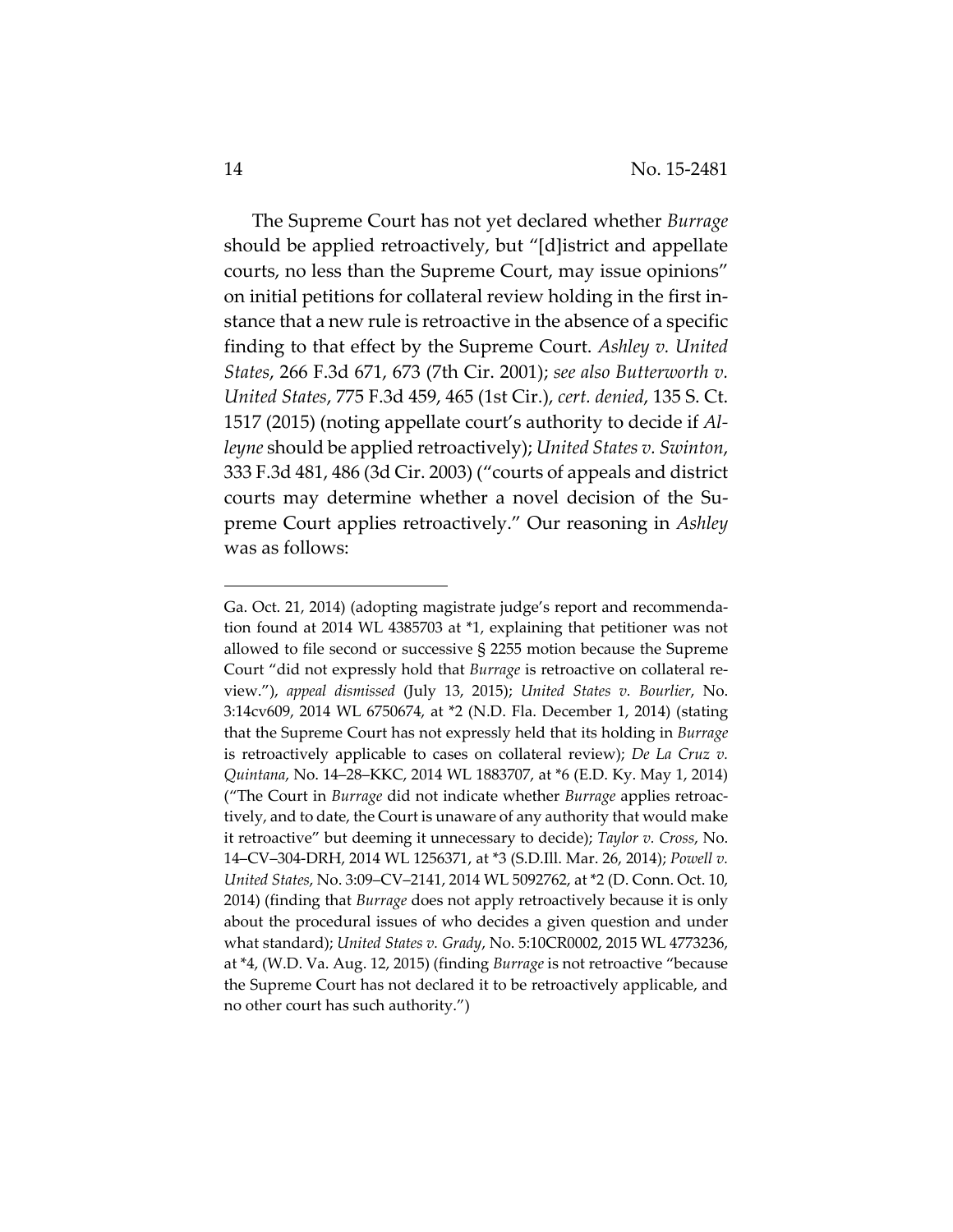An *initial* petition may be filed within a year of a decision that is "made retroactively applicable to cases on collateral review[.]" A *second* petition, by contrast, depends on "a new rule of constitutional law, made retroactive to cases on collateral review *by the Supreme Court*" (emphasis added). Both statutes make it clear that only the Supreme Court may issue the new decision. But who decides whether that new decision applies retroactively? The first formulation ("made retroactive") leaves that question open. The second formulation ("made retroactive … by the Supreme Court") answers it. To treat the first formulation as identical to the second is not faithful to the difference in language. By omitting the restriction contained in  $\P$  8(2),  $\P$  6(3) implies that courts of appeals and district courts may "make" the retroactivity decision. *Tyler* concludes that the word "made" in  $\P$  8(2) means "held." 533 U.S. at ––––, 121 S.Ct. at 2483. District and appellate courts, no less than the Supreme Court, may issue opinions "holding" that a decision applies retroactively to cases on collateral review. The jurisdictional (and precedential) scope of that holding differs, but it is a holding nonetheless.

## *Ashley*, 266 F.3d at 673 (emphasis in original).

Of course we are not bound to accept the government's concession when the point at issue is a question of law. *Costello v. BeavEx, Inc.*, 810 F.3d 1045, 1061 n.4 (7th Cir. 2016). Nevertheless, that concession seems apt. In *Burrage*, the defendant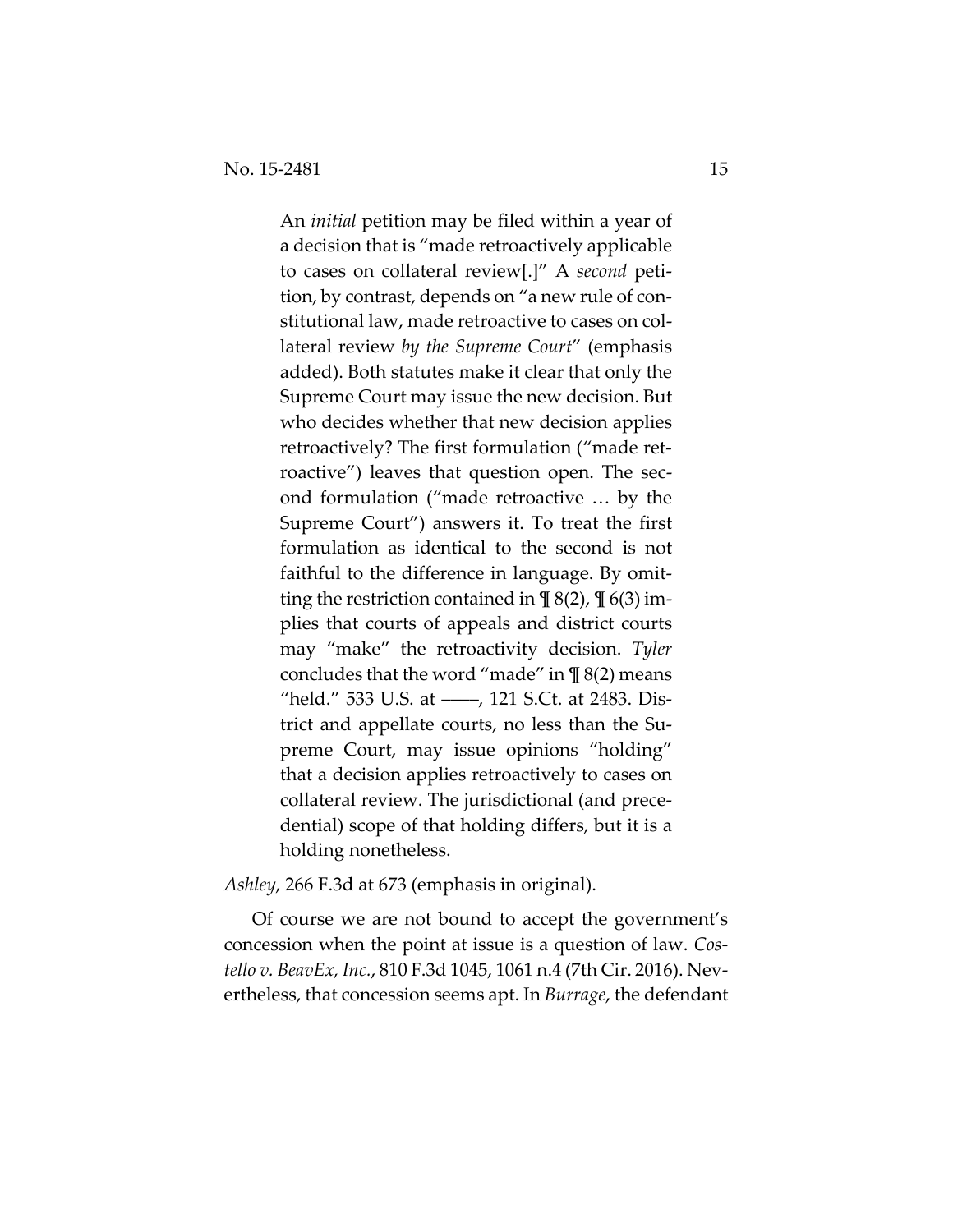was found guilty of distribution of heroin with death resulting from the use of that heroin. *Burrage*, 134 S. Ct. at 886. The victim in that case had been on a drug bender and had multiple drugs from various sources in his body at the time of death. Burrage's lawyer argued that the jury had to find that the victim would not have died but for the use of the heroin distributed by Burrage. The court ultimately accepted the government's jury instruction which required only that the jury find that the heroin was a contributing cause. The jury convicted, and the appellate court affirmed his conviction *Id.* The Supreme Court, however, reversed, holding that, "at least where use of the drug distributed by the defendant is not an independently sufficient cause of the victim's death or serious bodily injury, a defendant cannot be liable under the penalty enhancement provision of 21 U.S.C. § 841(b)(1)(C) unless such use is a but-for cause of the death or injury." *Burrage*, 134 S. Ct. at 892. This holding was critical in *Burrage*, as no expert was willing to say that the victim would have died from the heroin use alone, but it was clear that the heroin certainly contributed to an overall effect that caused the victim to stop breathing and die. *Id.* at 885, 890.

The lower courts that have concluded that *Burrage* cannot be applied retroactively have largely relied on the fact that the Supreme Court has not so held. *See* footnote 1, *supra*. But as we explained extensively above, "[d]istrict and appellate courts, no less than the Supreme Court, may issue opinions" on initial petitions for collateral review holding in the first instance that a new rule is retroactive in the absence of a specific finding to that effect by the Supreme Court. *Ashley*, 266 F.3d at 673. And to the extent that some of those courts thought that *Burrage* was just an extension of the procedural rule in *Alleyne*, they were simply incorrect. For example, one district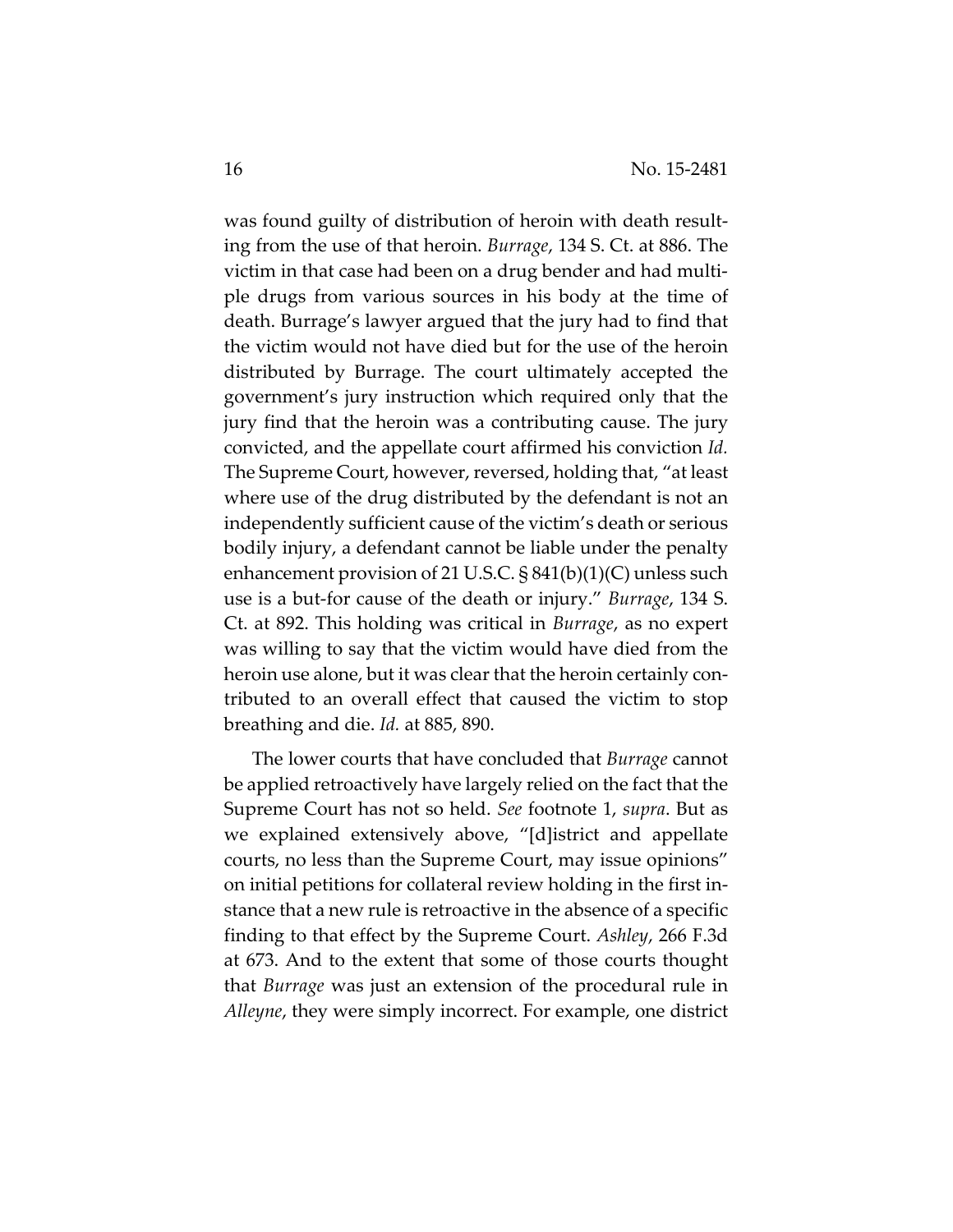court concluded that *Burrage* did not apply retroactively as it was "only about procedure—i.e., who decides a given question, judge versus jury, and under what standard, preponderance versus reasonable doubt." *Powell v. United States*, No. 3:09–CV–2141, 2014 WL 5092762, at \*2 (D. Conn. Oct. 10, 2014).

But this misunderstands the holding of *Burrage*. *Burrage* did reference *Alleyne* to establish that "[b]ecause the 'death results' enhancement increased the minimum and maximum sentences to which Burrage was exposed, it is an element that must be submitted to the jury and found beyond a reasonable doubt." *Burrage*, 134 S. Ct. at 887. This was a foundational issue in *Burrage*, however, and not its holding. The *Burrage* holding is not about who decides a given question (judge or jury) or what the burden of proof is (preponderance versus proof beyond a reasonable doubt). It is rather about *what* must be proved. The holding of *Burrage* could not be more clear, for the Supreme Court set forth its holding, by stating, "We hold that, at least where use of the drug distributed by the defendant is not an independently sufficient cause of the victim's death or serious bodily injury, a defendant cannot be liable under the penalty enhancement provision of 21 U.S.C. §  $841(b)(1)(C)$  unless such use is a but-for cause of the death or injury." *Id.* at 892. In other words, the rule announced in *Burrage* altered the range of conduct that the law punishes. *Schriro*, 542 U.S. at 353.

A hypothetical will help explain why this is so. Suppose a former law made it a crime to drive while impaired by alcohol, a term that was defined to mean that the accused has had any amount of alcohol in the previous twenty-four hours—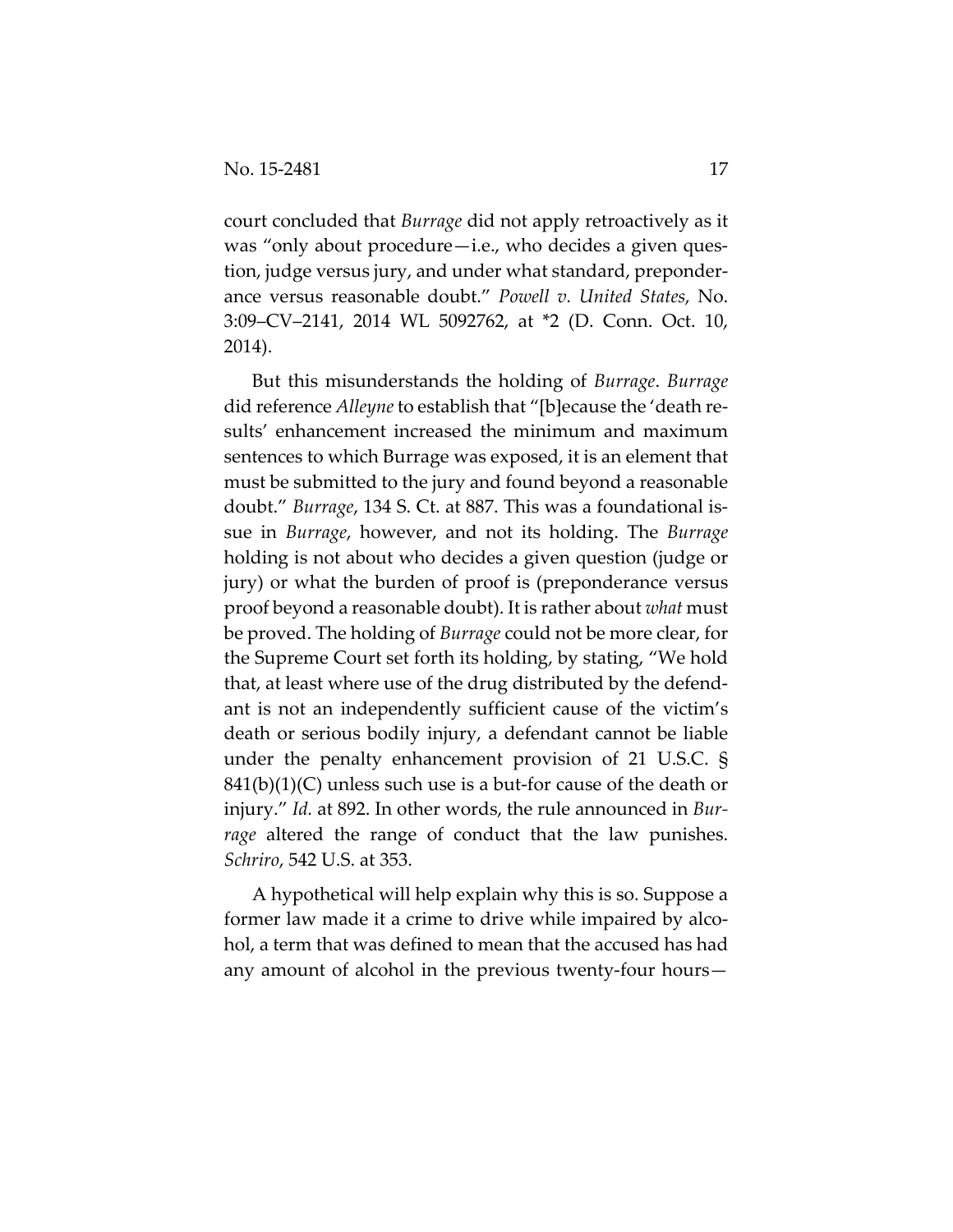even one sip. To enforce this law, the police used a breathalyzer that merely indicated the presence or absence of alcohol. Anyone whose breath registered the presence of alcohol was guilty of violating the law. Now suppose that the Supreme Court found that law to be impermissibly overbroad, and in response, jurisdictions narrowed the scope of their laws to state that a driver could not be considered to be impaired unless her blood alcohol level registered at .08% or greater—a threshold commonly thought to signal that the driver is impaired. This change is a substantive rule change as it alters the range of conduct that it punishes and, as to defendants convicted under the former rule, it carries "a significant risk that a defendant stands convicted of an act that the law does not make criminal or faces a punishment that the law cannot impose upon him." *Schriro* at 352. A defendant convicted under the previous law for driving while impaired might have just a .02% blood alcohol level—an act that the law does not make criminal.

Just as in this hypothetical, the *Burrage* decision narrowed the scope of the behavior subject to punishment for "death resulting" by requiring that the drug at issue was the but-for cause of the victim's death rather than merely a contributing cause of death. *See Burrage*, 134 S. Ct. at 893. As Krieger argues and the government concedes, the case law supports a finding that *Burrage* applied a new substantive rule that must be applied on collateral review.

Thus even if we set *Alleyne* aside for purposes of this collateral review, as we must (for it cannot be applied retroactively), in order to find that death resulted for purposes of the statutory minimum, the fentanyl would have to be shown to be the but-for cause of Jennifer Curry's death.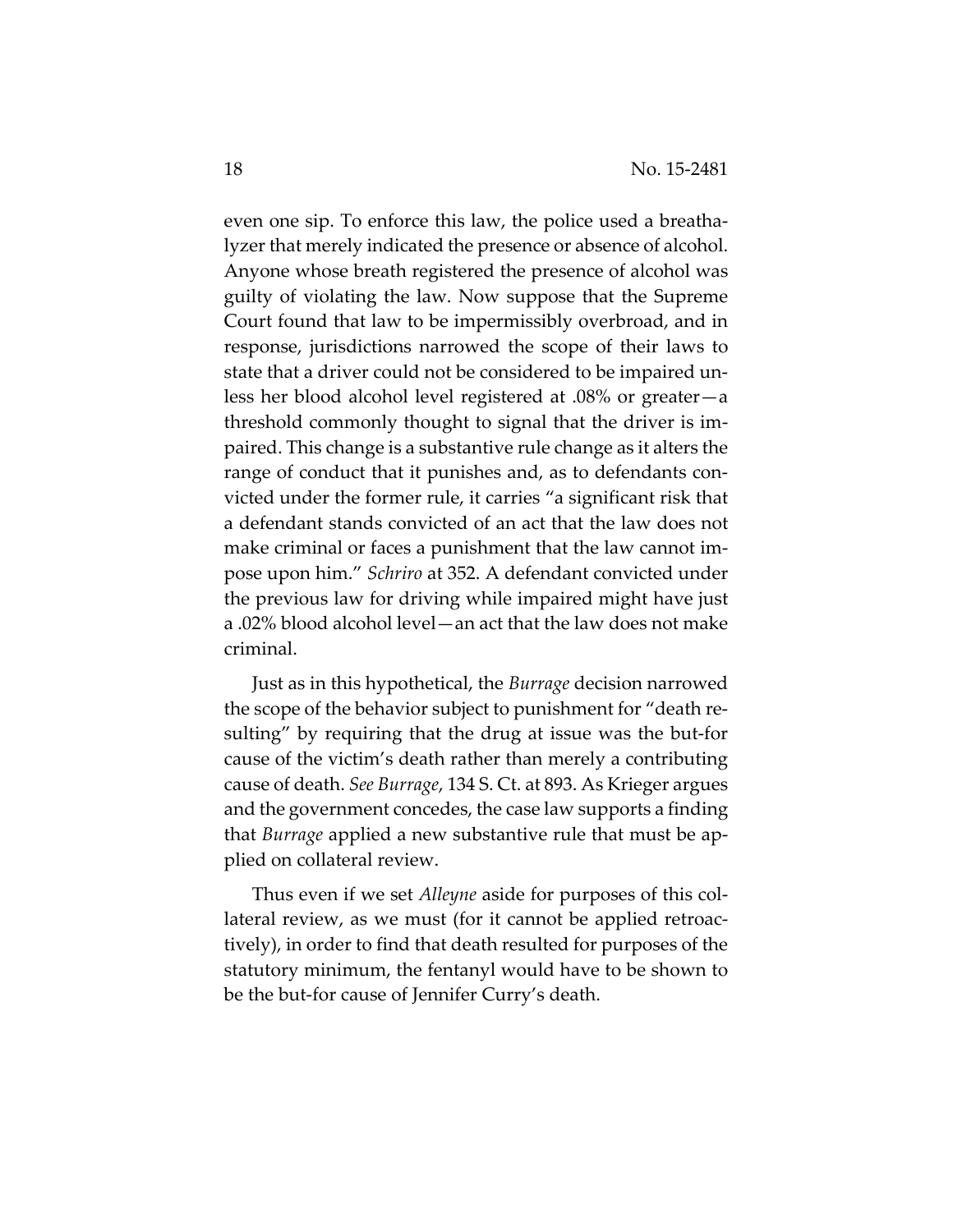Although the government concedes that *Burrage* applies retroactively, it nevertheless argues that the district court did indeed find that the fentanyl was the but-for cause of Curry's death. We are not so certain. The application of the *Burrage* holding to a pre-*Burrage* case presents two problems for an appellate court trying to determine whether the government proved that Curry would have died "but for" the fentanyl that Krieger gave to her.

First, before *Burrage*, the district court had no reason to know that "but-for" causation was the requirement. Nor did the police, the prosecutor, the medical examiner or the defendant herself. In our example above, in a world where any amount of alcohol in the system is illegal, there would be no reason for a court to make a factual determination that a defendant had .08% blood alcohol level. A court that has found that a defendant is "impaired" may have had before it a defendant with .03% blood alcohol level or .15%. And by applying the new rule in this situation, where the evidence was not examined to answer the proper question, the defendant faces a significant risk that she stands convicted of "an act that the law does not make criminal or faces a punishment that the law cannot impose upon h[er]." *Schriro*, 542 U.S. at 352.

More importantly, given the district court's language, we cannot say with any certainty that the district court made a finding that but for the fentanyl that Krieger supplied, Jennifer Curry would not have died. In fact, the district court did not use the term "but for" anywhere in the order. The order is awash in confusion about what causation means in this context. This is not due to any fault on the part of the district court judge, who did a thorough job on a difficult case, but rather it is due to the lack of clarity about what type of causation the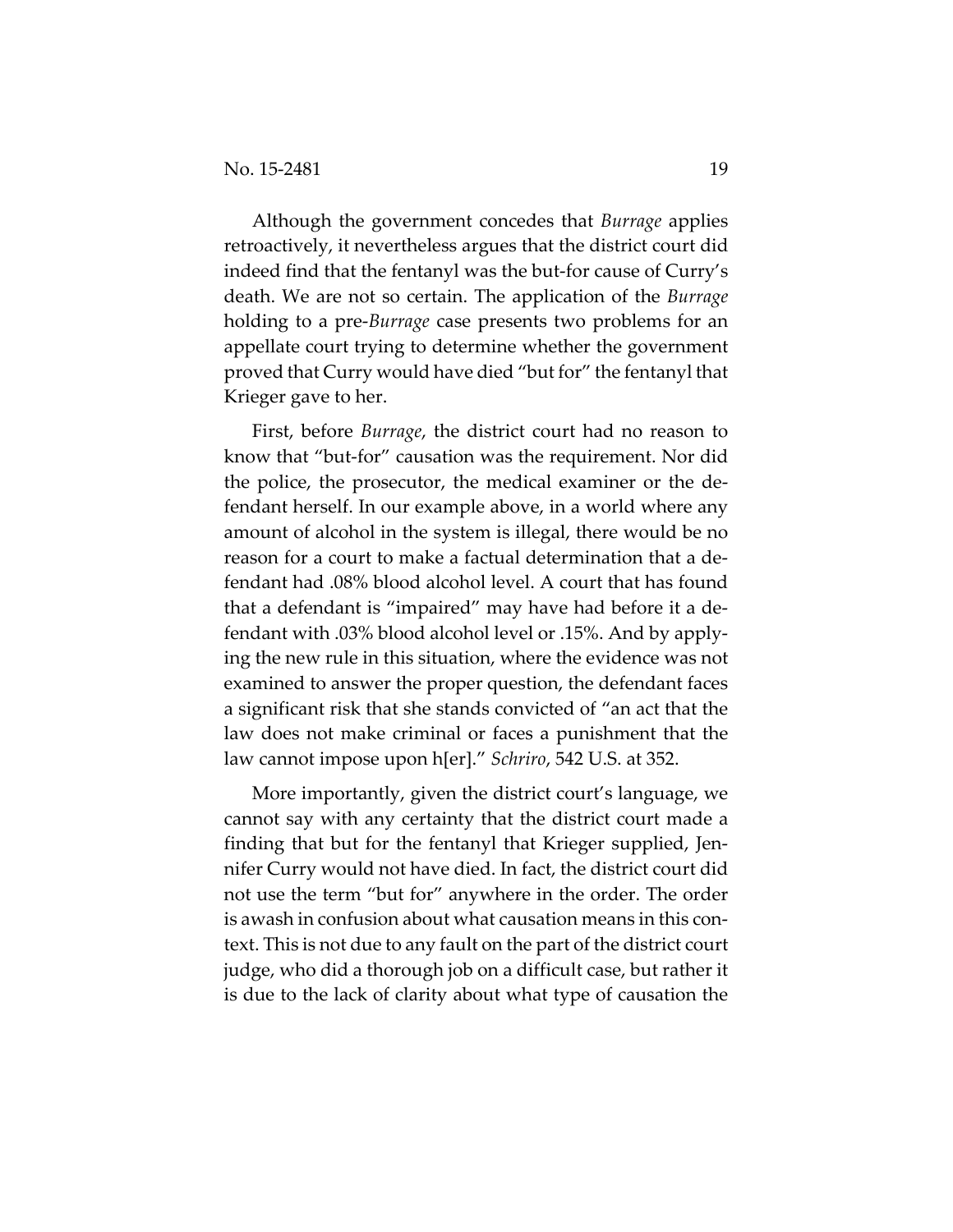government would have to prove to demonstrate that the death of a particular victim resulted from a drug that had been supplied by the defendant. Before *Burrage*, no district court had any reason to know that it should be focusing on "but-for" causation when sentencing for "death resulting." A perfect example of the murkiness of causation in this context can be seen in the following paragraph from the district court's order at sentencing:

> the statute imposes the minimum sentence of twenty years **not when the defendant "causes" the death at issue, but when the death "results" from the distribution**. Dr. Christopher Long testified at the sentencing hearing that the high levels of fentanyl found in Curry's system were not necessarily indicative of the cause of death. He said:

> > For example, we may have a very high concentration of a particular drug, a fatal level. And then we say, "Well, he was hit by a train." Well, of course, you know what killed him. It wasn't the drug. It was the train.

However, **for purposes of this statutory mandatory minimum, the Government need not prove that Krieger 'caused' Curry's death, only that Curry's death 'resulted' from Krieger's action.** Therefore, if the victim in Dr. Long's hypo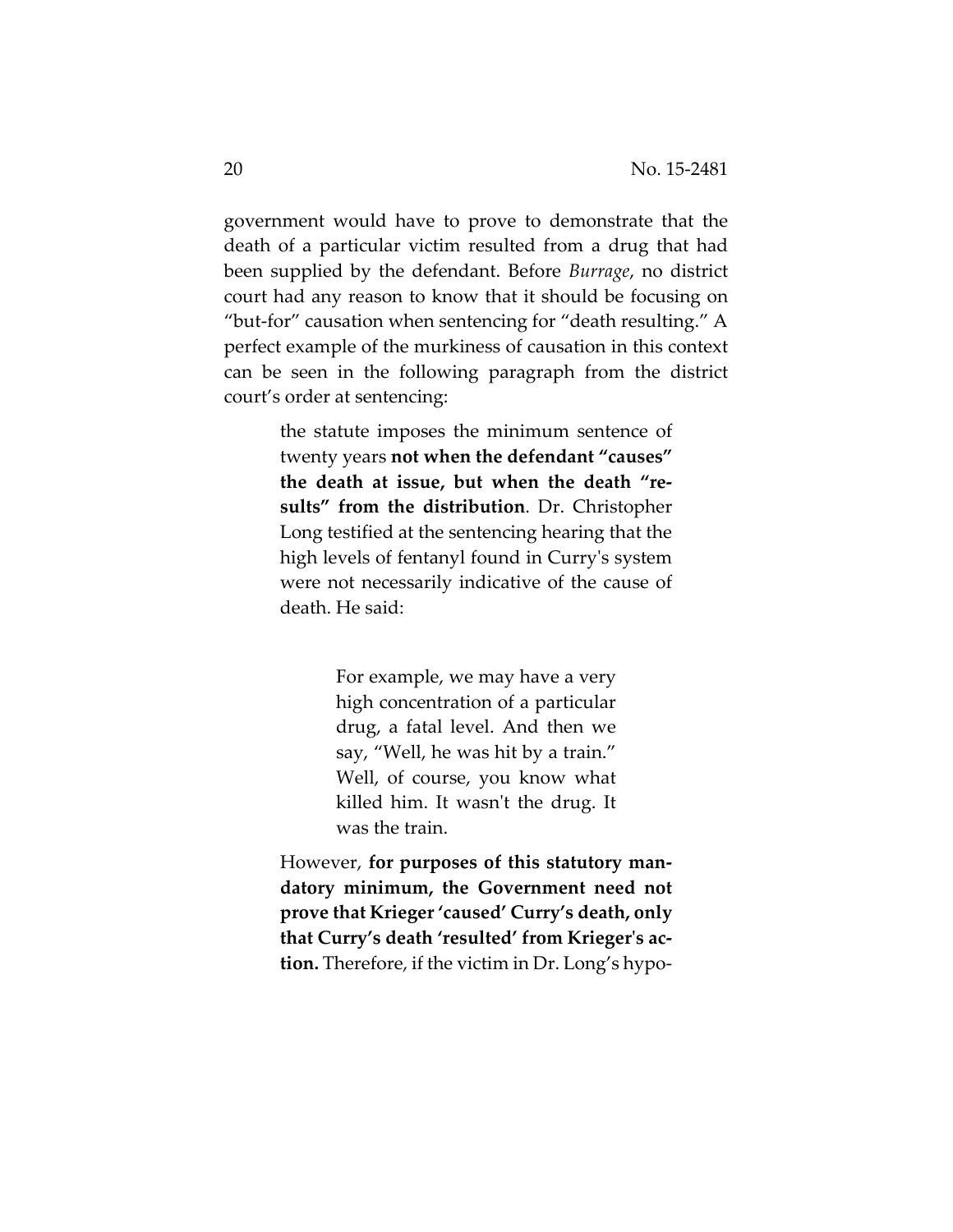thetical had fallen asleep on the train track because of the fentanyl, we would say the train "caused" her death, but her death "resulted" from the fentanyl.

*Krieger*, 2009 WL 112428, at \*6–7 (emphasis ours). In fact, the district court goes so far as to say that "[t]he statute imposes on the Government no need to show that the defendant had any degree of mens rea. It imposes no requirement of foreseeability. **It imposes no requirement of causation**." *Id.* at \*7 (emphasis ours).

If, in fact, the court was applying a standard in which the government "need not prove that Krieger 'caused' Curry's death, only that Curry's death 'resulted' from Krieger's action" (as it appears in the quoted language above), then it was not applying but-for causation as defined in *Burrage*. Moreover, the court used this "death resulting" language throughout its opinion (all emphases ours):

• "Having weighed all of the evidence presented, the Court finds that the Government has established that it is more probable than not that Ms. Krieger's distribution of fentanyl to Ms. Curry *resulted in* Ms. Curry's death." *Krieger*, 2009 WL 112428, at \*4.

• "However, had the Court applied the reasonable doubt standard, the Government would not have met its burden of proof in establishing that Ms. Krieger's distribution of fentanyl to Ms. Curry *resulted in* the latter's death." *Id.*

• "Therefore, the Court, upon a finding that the drug distributed by Krieger *resulted in* the death of Jennifer Curry, is mandated by Congress to sentence Krieger to the statutory minimum of twenty years." *Id.* at \*5.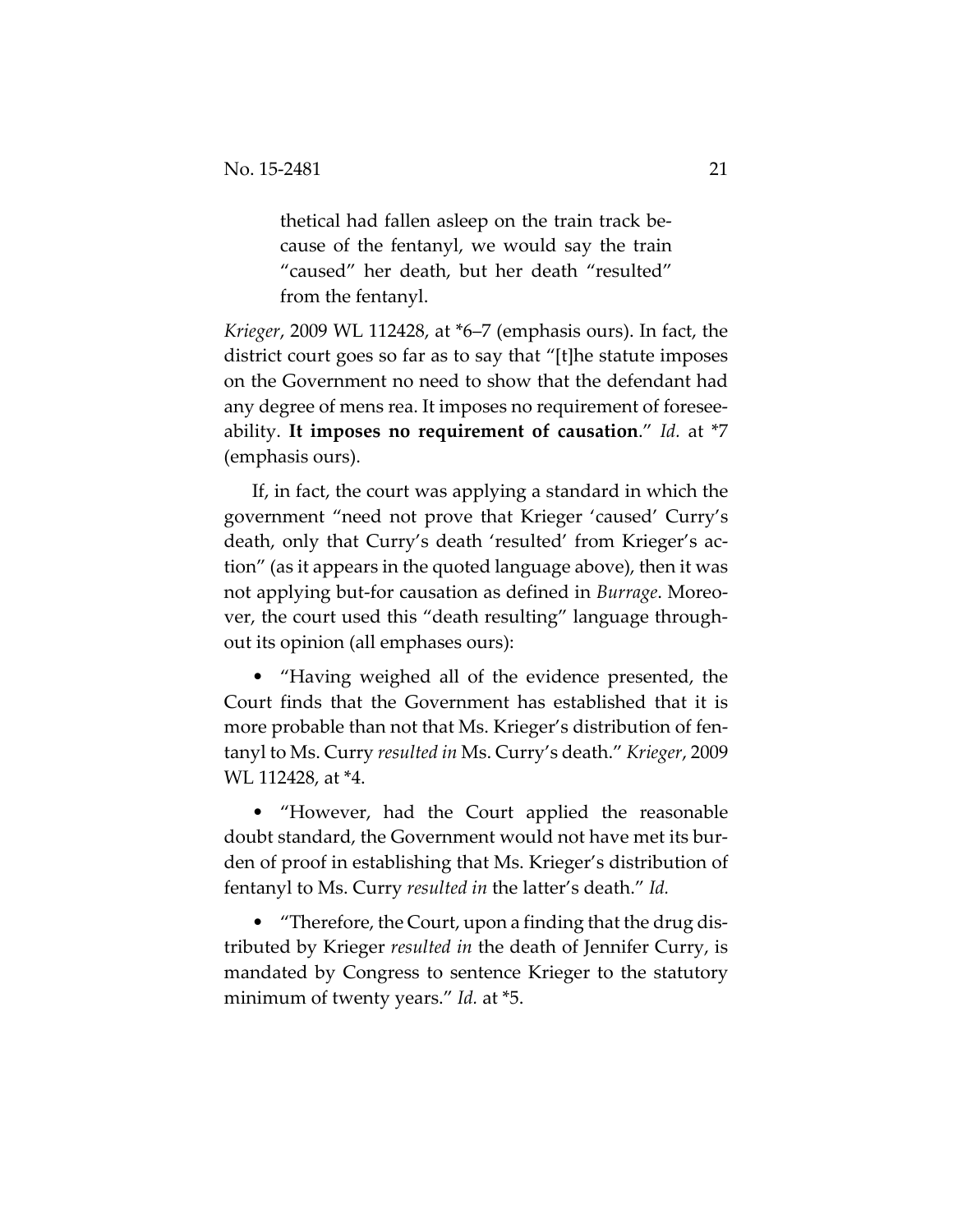• "But, had the Court the discretion to insist that the Government prove beyond a reasonable doubt that the distribution to which Krieger pled guilty *resulted in* Curry's death before imposing the statutory mandatory minimum sentence, it would have exercised such discretion in this case." *Id.* at \*6.

• "Therefore, the Court, having found that the Government has proved by a preponderance of the evidence that the distribution of fentanyl to which Krieger pled guilty *resulted in* the death of Jennifer Curry, is mandated by statute under 21 U.S.C. § 841(b)(1)(C) to sentence Krieger to a term of imprisonment of twenty years." *Id.* at \*8.

On the other hand, the district court also occasionally used language more closely associated with but-for causation. The best support for the notion that the district court was looking at but-for causation comes from the following statement that the district court made while describing the testimony of Dr. Heidingsfelder: "[h]e testified that in his opinion, Curry's death was caused by fentanyl toxicity. He further testified that, in his opinion, the other drugs found in Curry's system did not cause her death, either taken alone or in combination." *Id.* at \*3. The district court opinion also includes language hinting at but-for causation in the following:

> [i]n addition, the Court finds that the evidence presented, including the testimonies of Drs. LeVaughn, Evans and Morris–Kukoski, and the lab reports from AIT and the FBI, support, by a preponderance of the evidence, Dr. Heidingsfelder's conclusion that fentanyl toxicity was the cause of Ms. Curry's death.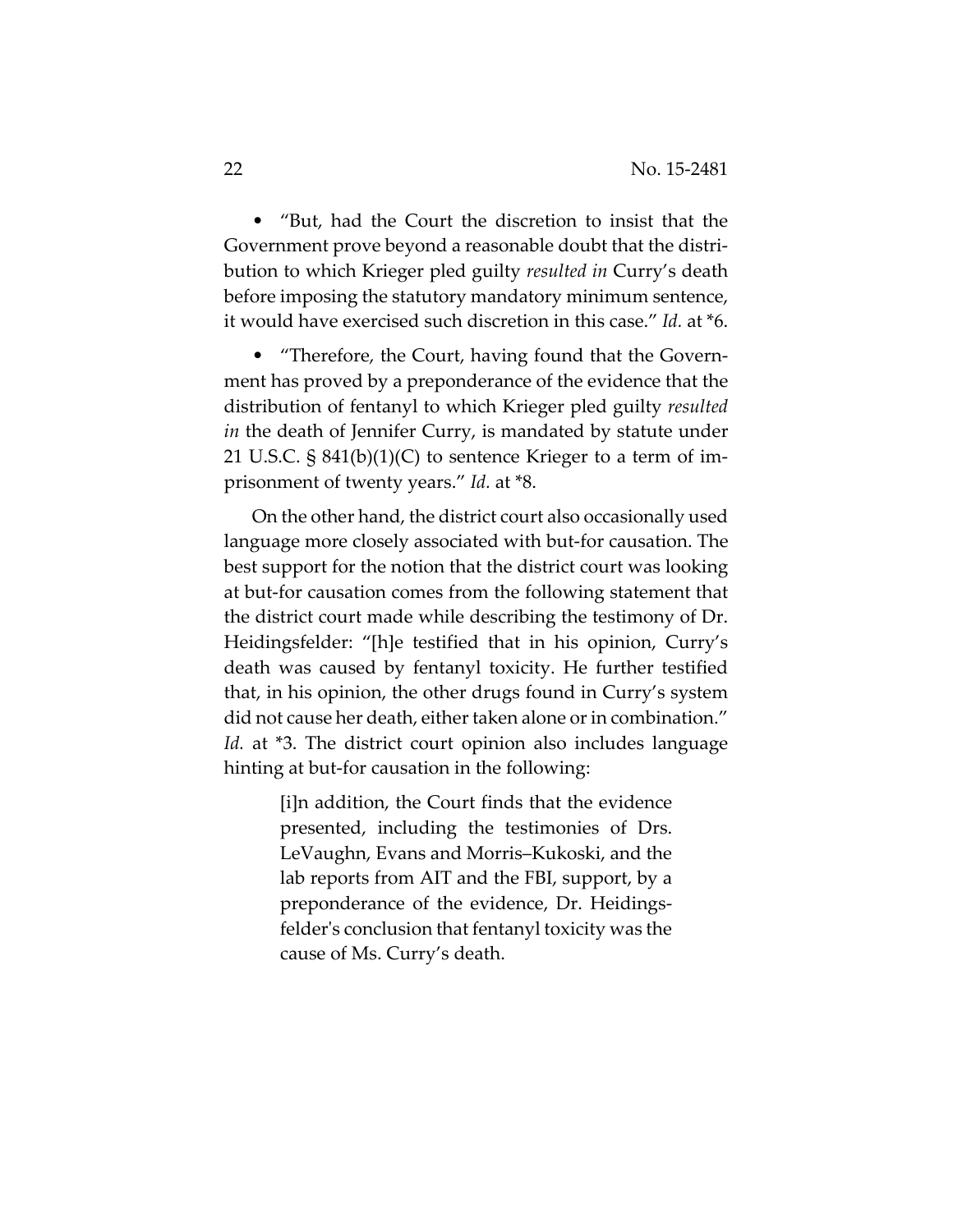*Id.* at \*4. But yet, despite having said this, the district court summarized its conclusion by saying, "[h]aving weighed all the evidence presented, the Court finds that the Government has established that it is more probable than not that Ms. Krieger's distribution of fentanyl to Ms. Curry *resulted in* Ms. Curry's death." *Id.* (emphasis ours).

As we have emphasized, the confusion is not the fault of the district court, but rather a lack of clarity in the case law at the time about what type of causation was required. Before *Burrage*, it was unclear what level of causation was necessary and courts were imprecise with the language they used in finding causation. In fact, after the district court sentenced Krieger, another panel of this court issued an opinion explaining how muddled the language of causation is in the cases applying this same "death resulting" statute. *United States v. Hatfield*, 591 F.3d 945, 947 (7th Cir. 2010) (explaining causation in 21 U.S.C. § 841(b)(1)(C)). As the court explained in *Hatfield*:

> Causation is an important issue in many cases in a variety of fields of law and has been so for centuries. Yet it continues to confuse lawyers, in part because of a proliferation of unhelpful terminology (for which we judges must accept a good deal of the blame). In the space of threeand-a-half pages in the government's brief, one finds the following causal terms: proximate cause, actual cause, direct cause, but-for causation, contributing causation, contributory causation, significant causal connection, sole cause, factor in the victims' injuries, concurrent cause, meaningful role, possible cause, remote cause, and cause in fact. Black's Law Dictionary (8th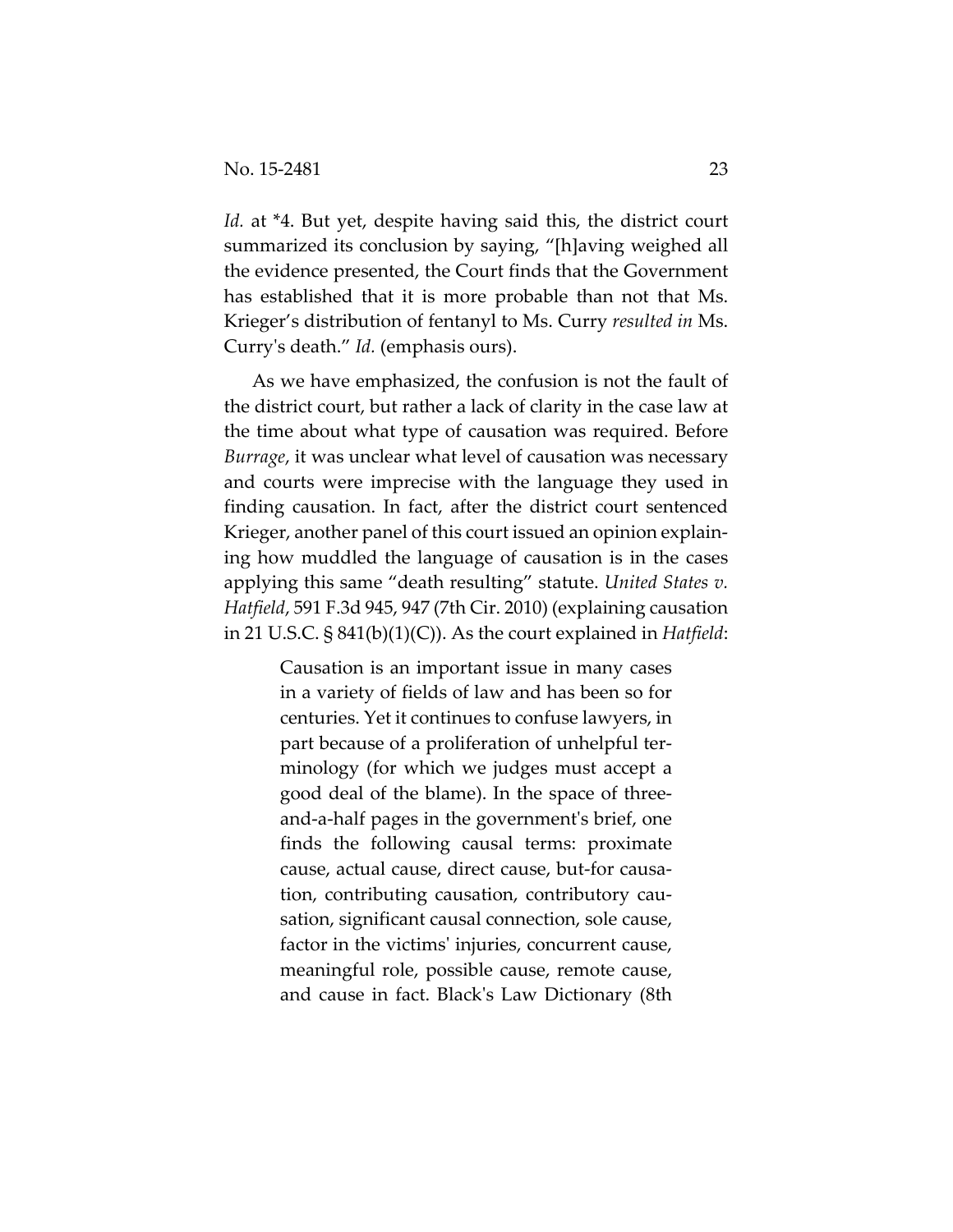ed.2004) lists 26 terms in the entry for "cause." The prosecutor was unable at oral argument satisfactorily to differentiate or explain the causal terms listed in his brief, or the three causal terms added to the instruction—"a factor that resulted in," "primary cause," and "played a part."

*Id.* at 947–48. In fact, so confusing was the language of causation, that although the parties in *Hatfield* agreed that the government had to prove but-for causation, the government's lawyer at argument said that the words "played a part" in the jury instructions referred to "but-for" causation. *Id.* at 948. And in *Hatfield*, the panel set forth several examples of how confusing the concept of "but-for" causation can be:

> suppose the ingestion of an illegal drug weakened the victim's health to the point where he later died of another condition that would not have killed him had he not ingested the drug. Maybe he was healthy until he ingested it, and after and because he ingested it his immune system failed and he died from an overdose of drugs, obtained from someone else, that would not have killed him but for his weakened condition. The government's lawyer said that ingesting the first drug would not have been a but-for cause of the death. But it would have been: had the victim not ingested it, he would not have died when he did.

\* \* \*

Suppose a defendant sells an illegal drug to a person who, not wanting to be seen ingesting it,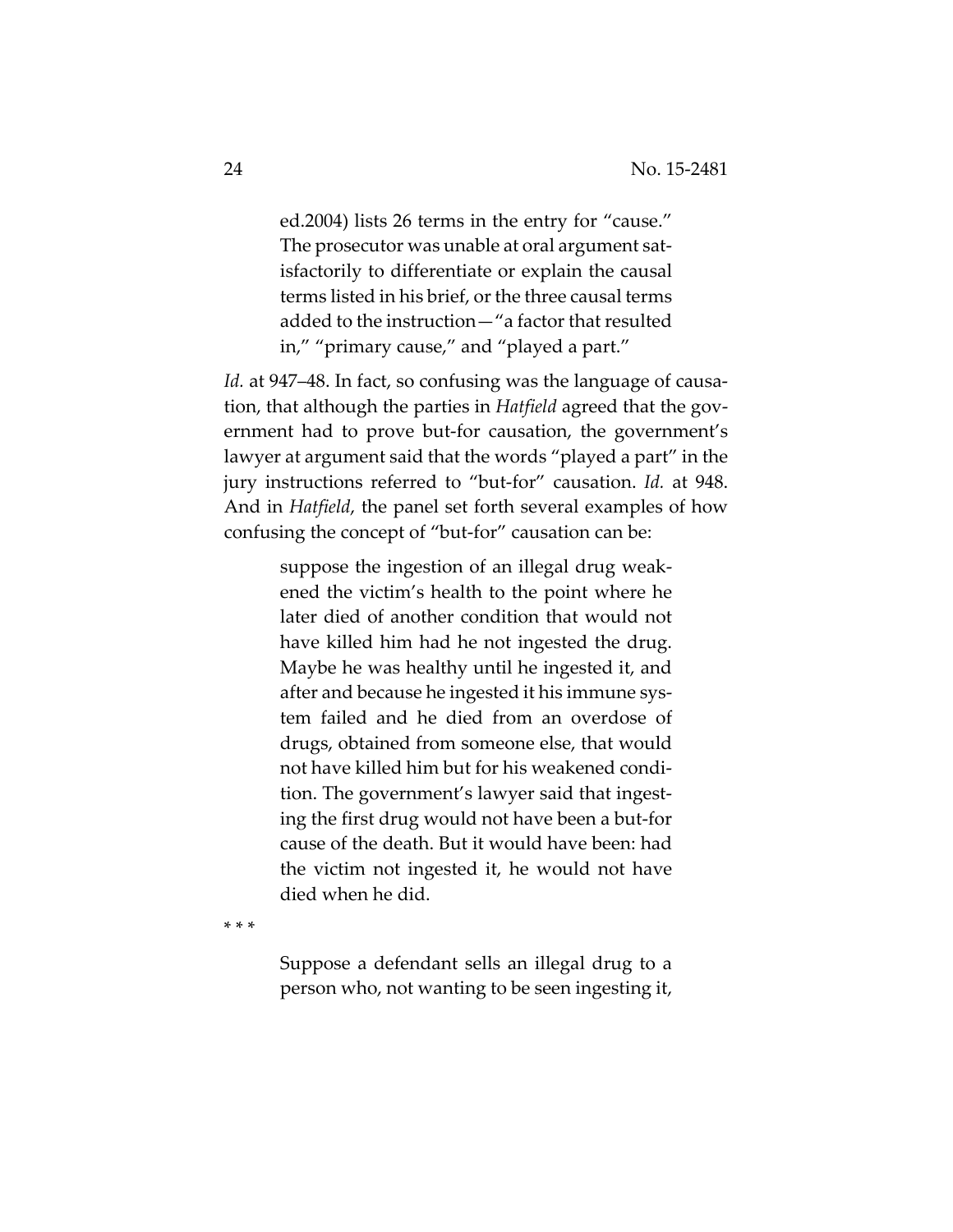takes it into his bathroom, and while he is there the bathroom ceiling collapses and kills him. Had he not ingested the drug, he would not have been killed. But it would be strange to think that the seller of the drug was punishable under 21 U.S.C. § 841(b)(1)(C).

*Id*. The *Hatfield* panel described "but-for" causation as "an opportunistic concept [that] … we attach to a but-for cause (the better term is "necessary condition," since most but-for causes aren't considered causes at all) that we're particularly interested in, often because we want to eliminate it," that is, it is defined by the conduct we wish to deter. *Id.* Moreover, in *Hatfield*, we noted that just like attempts to define "beyond a reasonable doubt" for a jury, attempts to define the confusing term "but-for causation" for a jury "often make[] it less rather than more clear." *Id.* at 949.

The lack of understanding about what level of cause was required to make a showing of "resulted in death" led to imprecise comments by courts and lawyers, including this very court. In sustaining Krieger's sentence on direct appeal, we used the term "but for" in a sentence describing the district court's findings, despite the fact that the district court had not used the term "but-for causation" anywhere in its opinion. *Krieger*, 628 F.3d at 871 ("The district court properly considered, therefore, whether Curry's death would not have occurred but for the ingestion of the fentanyl.") Yet throughout the remainder of the opinion, the panel on direct appeal spoke only of the lower court findings that Krieger "caused" Curry's death or that death "resulted." *Seeid.* at 861, 867, 869, 870 ("the district court issued its order, finding, by a preponderance of the evidence, that the fentanyl supplied by Krieger *resulted in*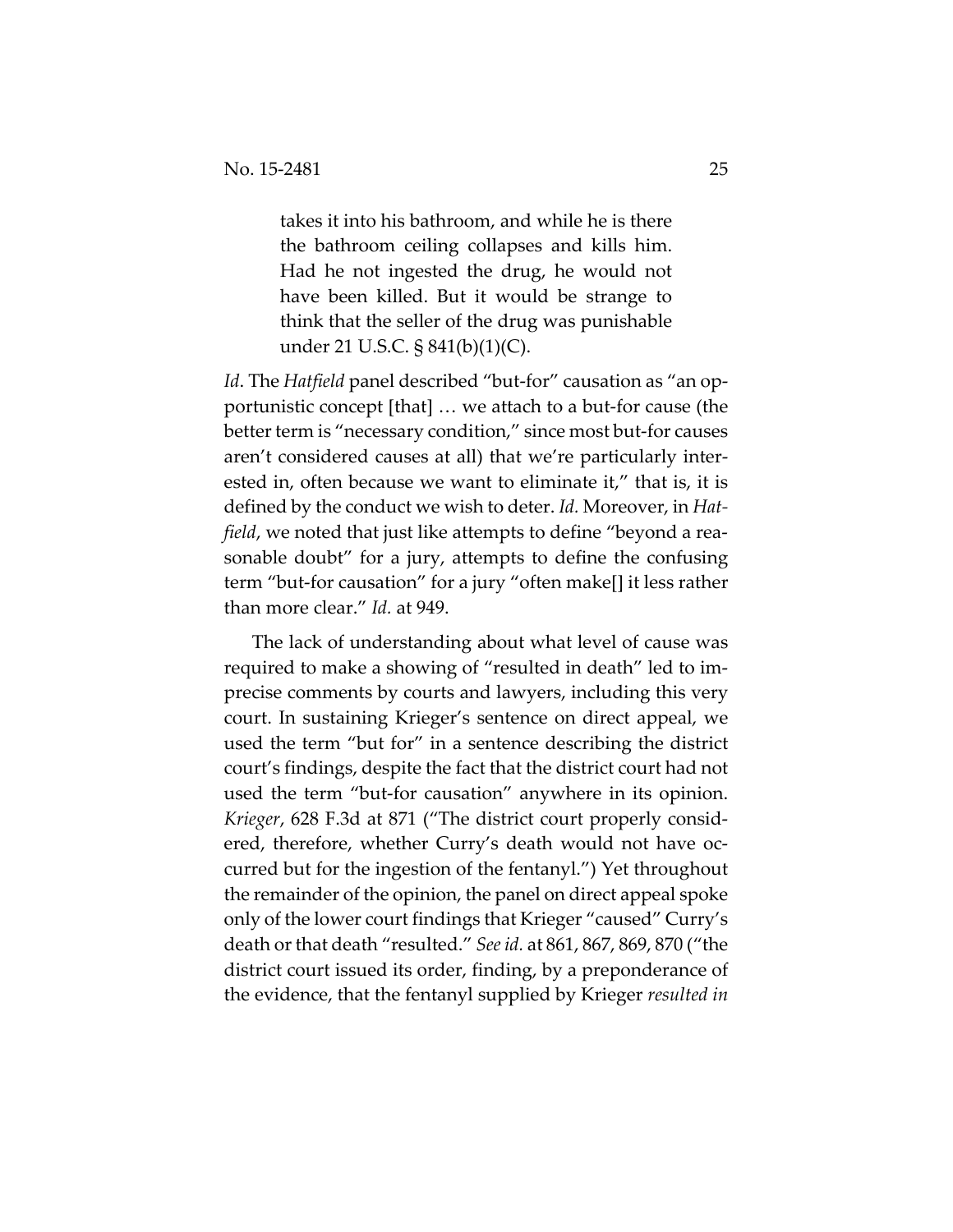the death of Curry."); ("the court concluded that the government would not have been able to prove, beyond a reasonable doubt, that Krieger's distribution of fentanyl *was the cause of*  Curry's death, had Krieger been charged with that offense. The court was persuaded, however, that a preponderance of the evidence established fentanyl as the *cause of* Curry's death, and concluded that 'the Government has established that it is more probable than not that Ms. Krieger's distribution of fentanyl to Ms. Curry *resulted in* Ms. Curry's death.'"); ("Once the court made the finding, by a preponderance of the evidence, that *death resulted*, it concluded that it was obligated to impose the mandatory statutory minimum under  $\S$  841(b)(1)(C) 'if death results'—twenty years."); ("the court found that Curry's death *resulted from* the distribution of fentanyl"); ("The district court was also correct that once it found, by a preponderance of the evidence, that *death had resulted* when Krieger distributed the fentanyl, the court was obliged to impose the mandatory minimum sentence of twenty years."); ("the district court was correct in allowing the government to prove to the court at sentencing, by a preponderance of the evidence, that Curry's death *resulted from* Krieger's distribution of fentanyl."); ("The district court took these failings into account, but nevertheless found that it was more likely than not that the fentanyl patch provided by Krieger *caused* Curry's death.")

Before *Burrage*, the district court had no reason to place "but-for causation" under a magnifying glass and see it as the linguistic key to a determination of criminal liability for death. Neither the court nor the parties had the benefit of *Hatfield* or *Burrage* at the time of sentencing and no reason to know that but-for causation was the minimum level of causa-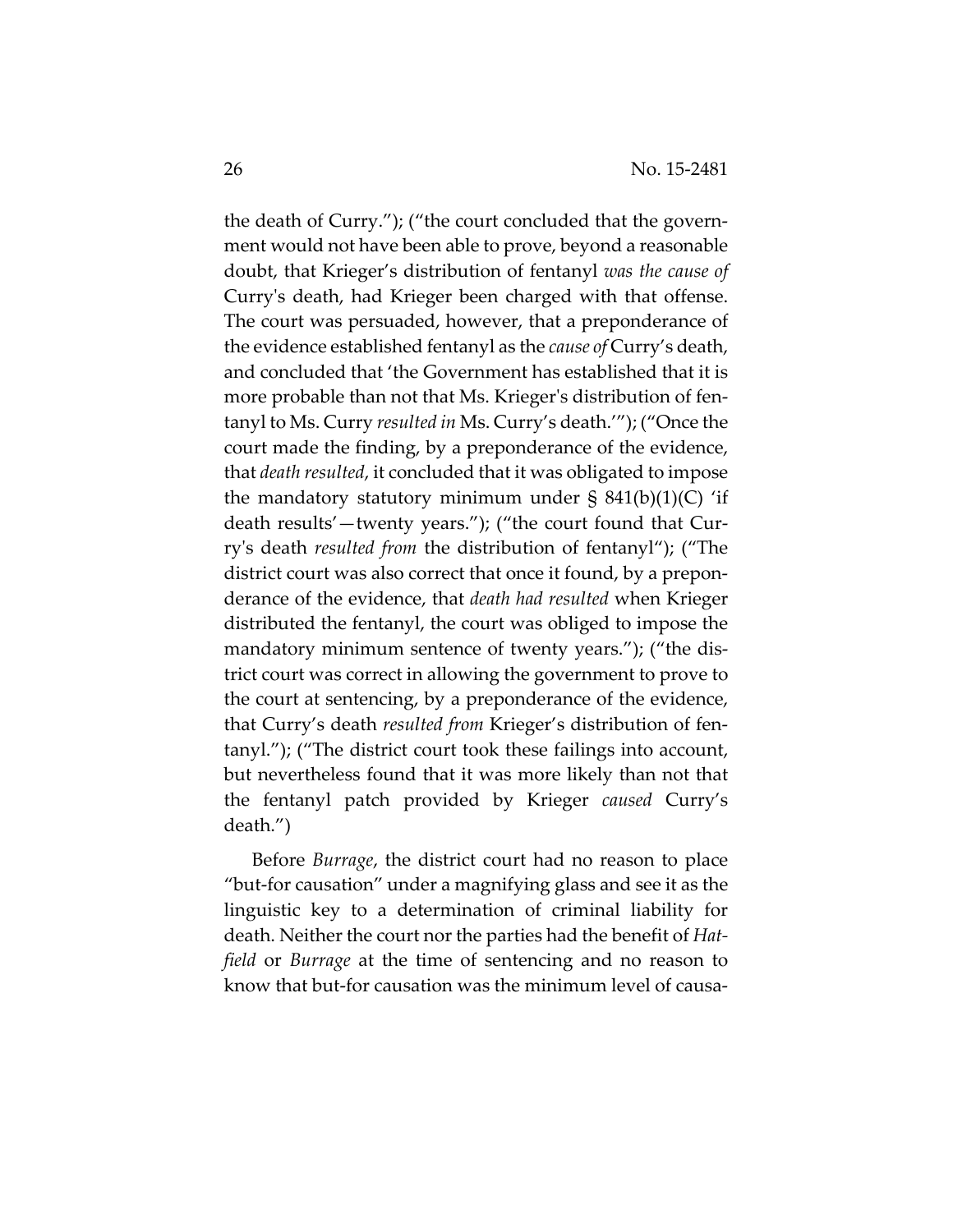tion necessary to find that Curry's death resulted from the ingestion of the patch distributed by Krieger. Our own isolated use of the term but-for causation in our decision sustaining the district court's sentence on direct appeal can have no significance where the district court made no such finding and the Supreme Court had yet to declare it the requirement. It is true, of course, that by the time we issued our opinion on direct appeal, our court had decided *Hatfield*, in which it began to unravel what is required to prove that "death resulted from" the use of the controlled substance as stated in 21 U.S.C. § 841(b)(1)(C). It was clear after *Hatfield* that the government could not include in its jury instructions a statement that the controlled substance distributed by the defendant has to have been "a factor that resulted in the death or serious bodily injury," and that although it "need not be the primary cause of death or serious bodily injury" it "must at least have played a part in the death or in the serious bodily injury." *Hatfield*, 591 F.3d at 947. *Hatfield* clarified that, at a minimum, the government had to prove but-for cause. *Id.* at 948. But the *Hatfield* opinion left unanswered many questions about but-for causation. In fact, the court was critical of the term "but-for" causation noting that "but-for cause is not always (in fact not often) a cause relevant to legal liability," and, as we pointed out above, spoke of the confusion surrounding the term and the difficulties in pinning it down. *Id.* at 948.

Putting all of the pieces together: *Burrage* applies to Krieger's case on collateral review, and therefore requires that the government show that the fentanyl patch, which Krieger provided to Jennifer Curry was the "but-for" cause of Curry's death, that is, 'that the harm would not have occurred' in the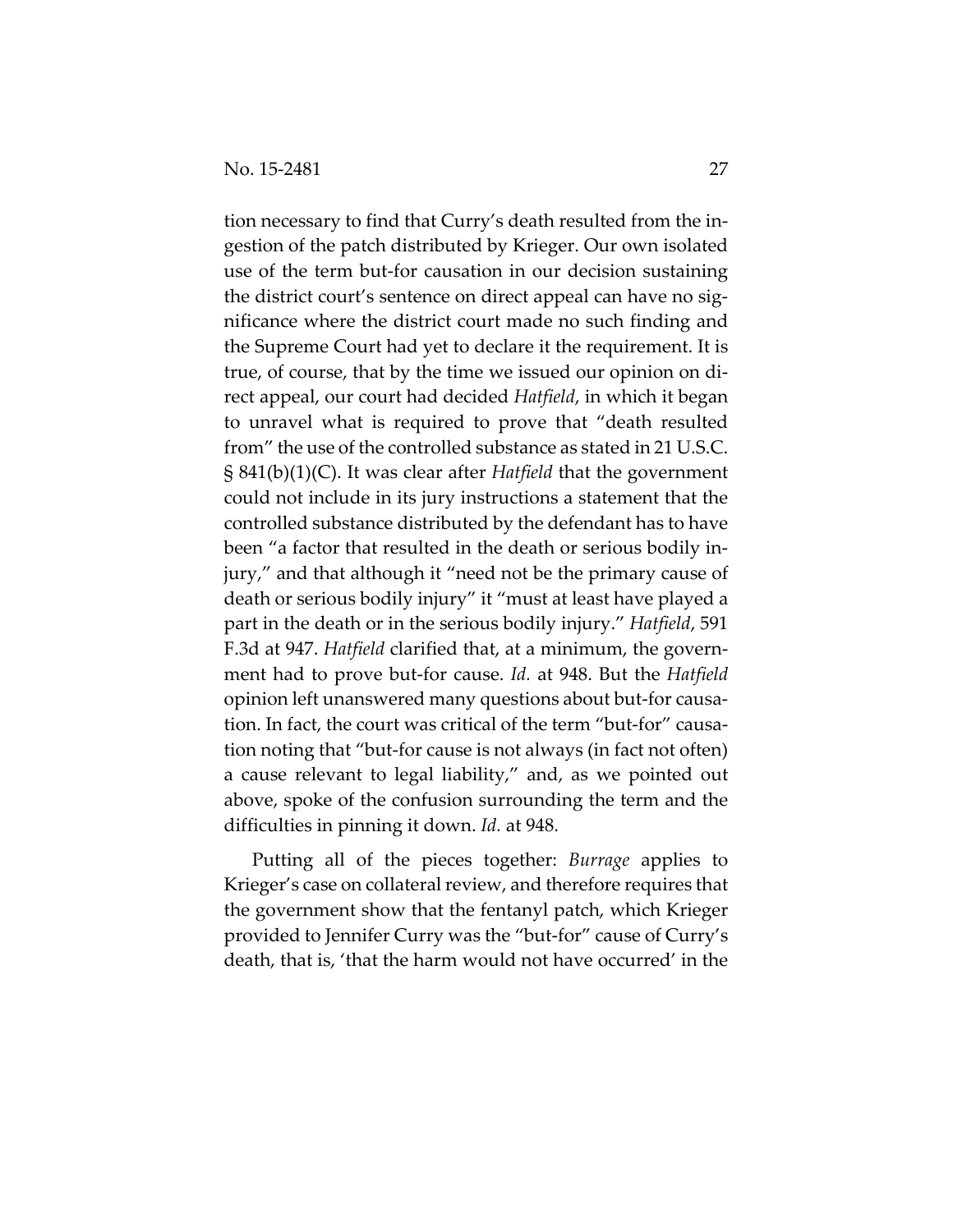absence of—that is, but for—the defendant's conduct." *Burrage*, 134 S. Ct. at 887–88 (citing *University of Tex. Southwestern Medical Center v. Nassar*, 133 S. Ct. 2517, 2525 (2013)).

In its supplemental filing, the government points to evidence from experts who believed that Curry had a lethal level of fentanyl in her system and therefore concluded that the cause of Curry's death was fentanyl toxicity. In a world that did not require but-for causation, this evidence was sufficient to satisfy the "death resulting" language of the enhancement by a preponderance of the evidence, as the district court found. *Krieger*, 2009 WL 112428, at \*4. Krieger, however, argues that law enforcement, medical examiners and the like, focused only on the fentanyl to the exclusion of the other drugs in Curry's system which, in a landscape requiring butfor causation, makes a difference. As Krieger notes, "if before any testing or investigation there is a 50% chance a victim died from Drug A and a 50% chance the same person died from Drug B, can causation determination be made if only Drug A was tested?" (Krieger Supplemental Brief at 9).

The government argues that these factual findings—that fentanyl caused Curry's death—are reviewed for clear error and that this court, on direct appeal, has already upheld the district court's factual findings. But this court, on direct appeal, upheld the district court's factual findings that fentanyl caused Curry's death. It did not uphold any factual finding that fentanyl was the "but-for" cause of Curry's death. It could not have done so, just as the district court, at the time of sentencing, had no reason to know that it must make a finding of but-for causation, because it had neither the guidance of *Hatfield* nor *Burrage*. And even though we had some idea, by the time of direct review, that, because of *Hatfield*, the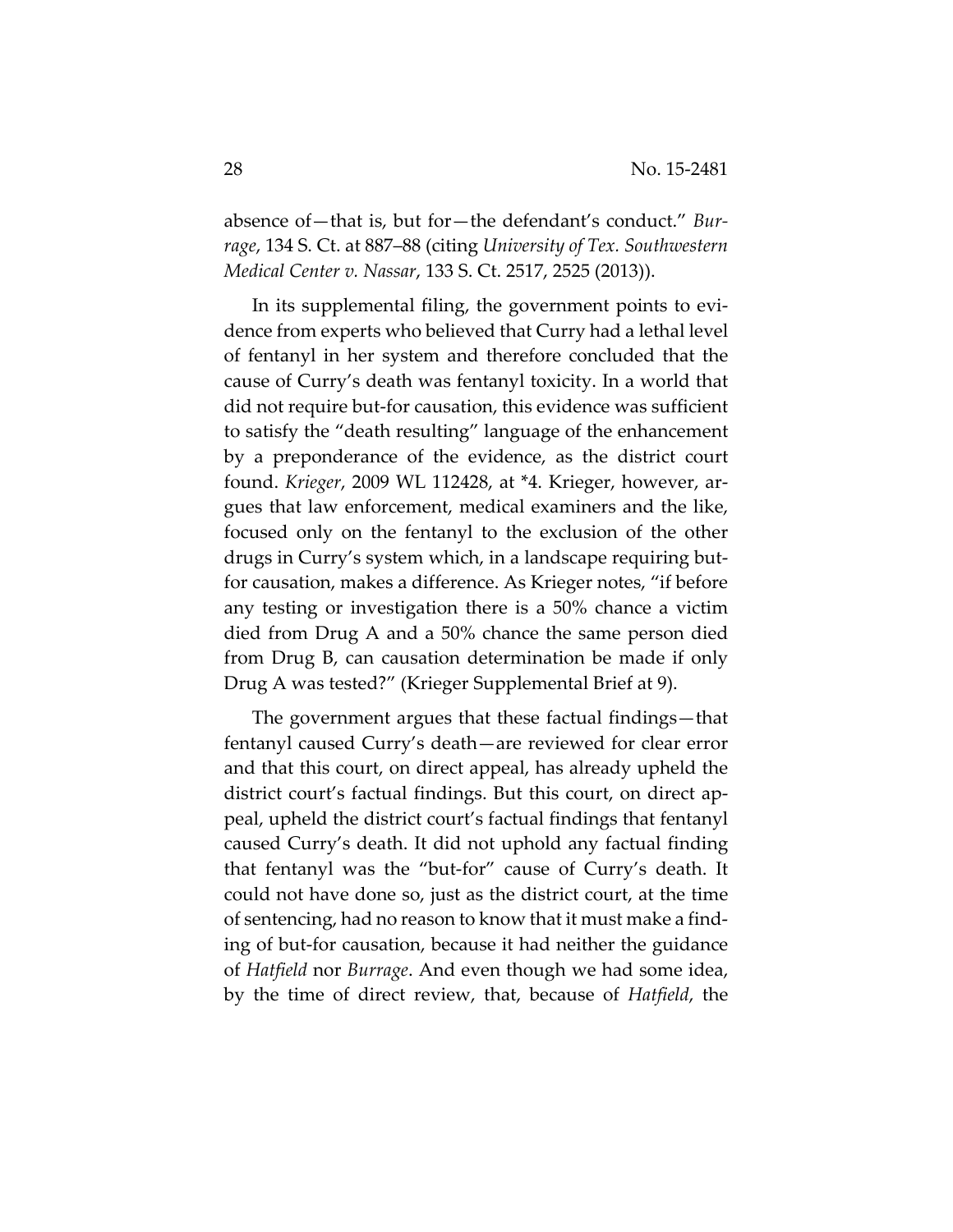standard in this circuit was turning to "but-for" causation, the *Hatfield* opinion merely reinforced the notion that the term "but for" was both ill-defined and oft misused. *Hatfield,* 591 F.3d at 948-49. It was not until *Burrage* that the Supreme Court mandated that no defendant could be liable under the penalty enhancement provision of 21 U.S.C. § 841(b)(1)(C) unless the use of the distributed substance was the but-for cause of death, a term it defined by stating "this requires proof that the harm would not have occurred in the absence of—that is, but for—the defendant's conduct." *Burrage*, 134 S. Ct. at 887, 892.

But even if this court had somehow upheld the factual findings that the government claims it did, the law of the case doctrine is "not hard and fast." *Kathrein v. City of Evanston, Ill.*, 752 F.3d 680, 685 (7th Cir. 2014). Instead, "a ruling made in an earlier phase of a litigation controls the later phases unless a good reason is shown to depart from it." *Tice v. Am. Airlines, Inc.,* 373 F.3d 851, 853 (7th Cir. 2004). And one good reason to depart from it is when, as here, there is "a decision of the Supreme Court after the first review that is inconsistent with the decision on that review." *Kathrein*, 752 F.3d at 685 (citing *Chi. & N.W. Transp. Co. v. United States,* 574 F.2d 926, 930 (7th Cir. 1978)). *Burrage* is, of course, just that case.

We therefore vacate Krieger's sentence and remand the case to the district court for de novo resentencing. Because Krieger's sentence is vacated, the district court will be resentencing Krieger on a clean slate. *See Pepper v. United States*, 562 U.S. 476, 507 (2011); *United States v. Atkinson*, 979 F.2d 1219, 1223 (7th Cir.1992) (vacation of a sentence results in a "clean slate" and allows the district court to start from scratch); *United States v. Barnes*, 948 F.2d 325, 330 (7th Cir. 1991) (same). As the district court noted in its initial opinion on sentencing,